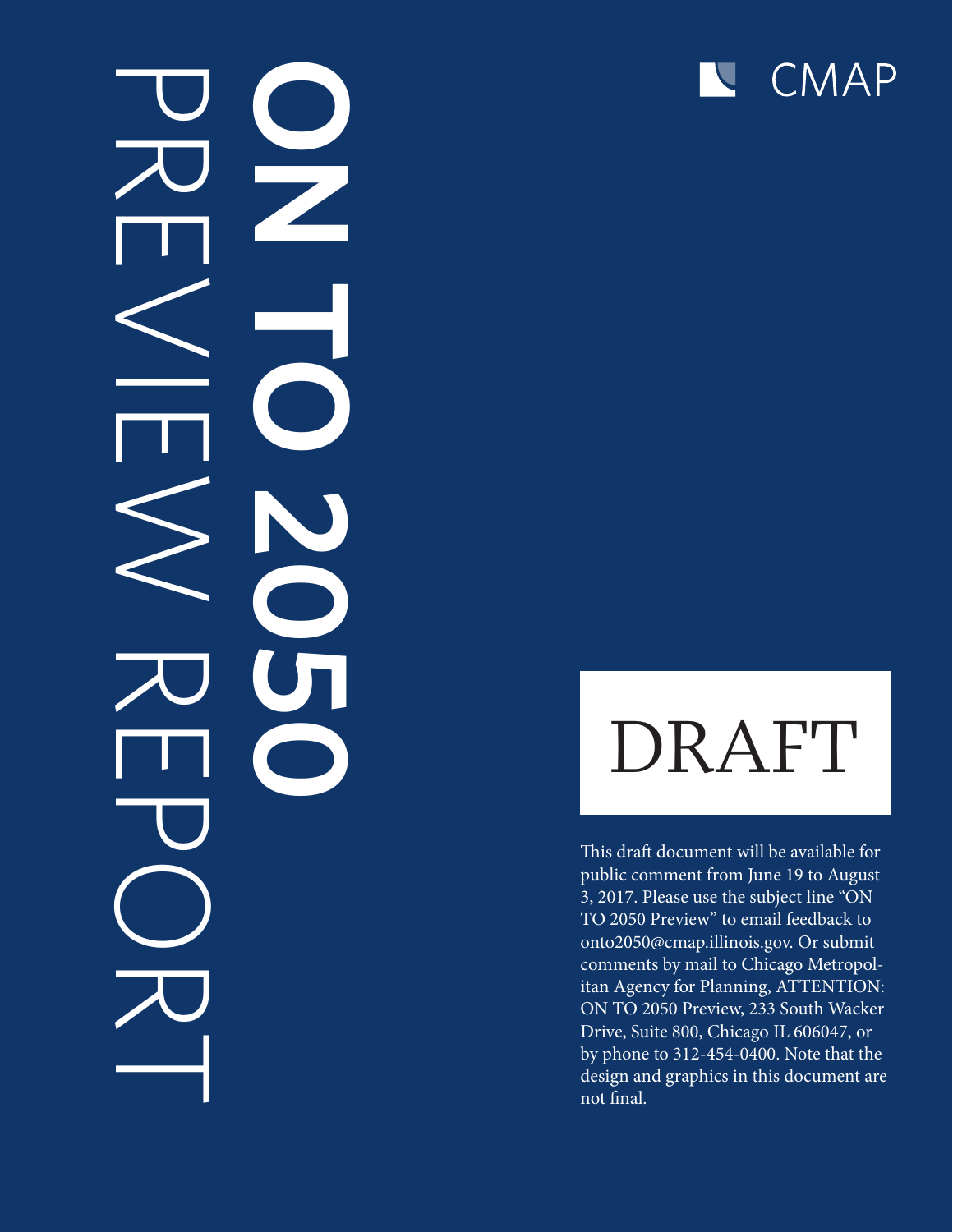### **ON TO 2050 Preview**

DRAFT report – June 19, 2017

**Please provide comments by August 3, 2017**

This draft document will be available for public comment from June 19 to August 3, 2017. Please use the subject line "ON TO 2050 Preview" to email feedback to [onto2050@cmap.illinois.gov.](mailto:onto2050@cmap.illinois.gov) Or submit comments by mail to Chicago Metropolitan Agency for Planning, ATTENTION: ON TO 2050 Preview, 233 South Wacker Drive, Suite 800, Chicago IL 606047, or by phone to 312-454-0400. Note that the design and graphics in this document are not final.

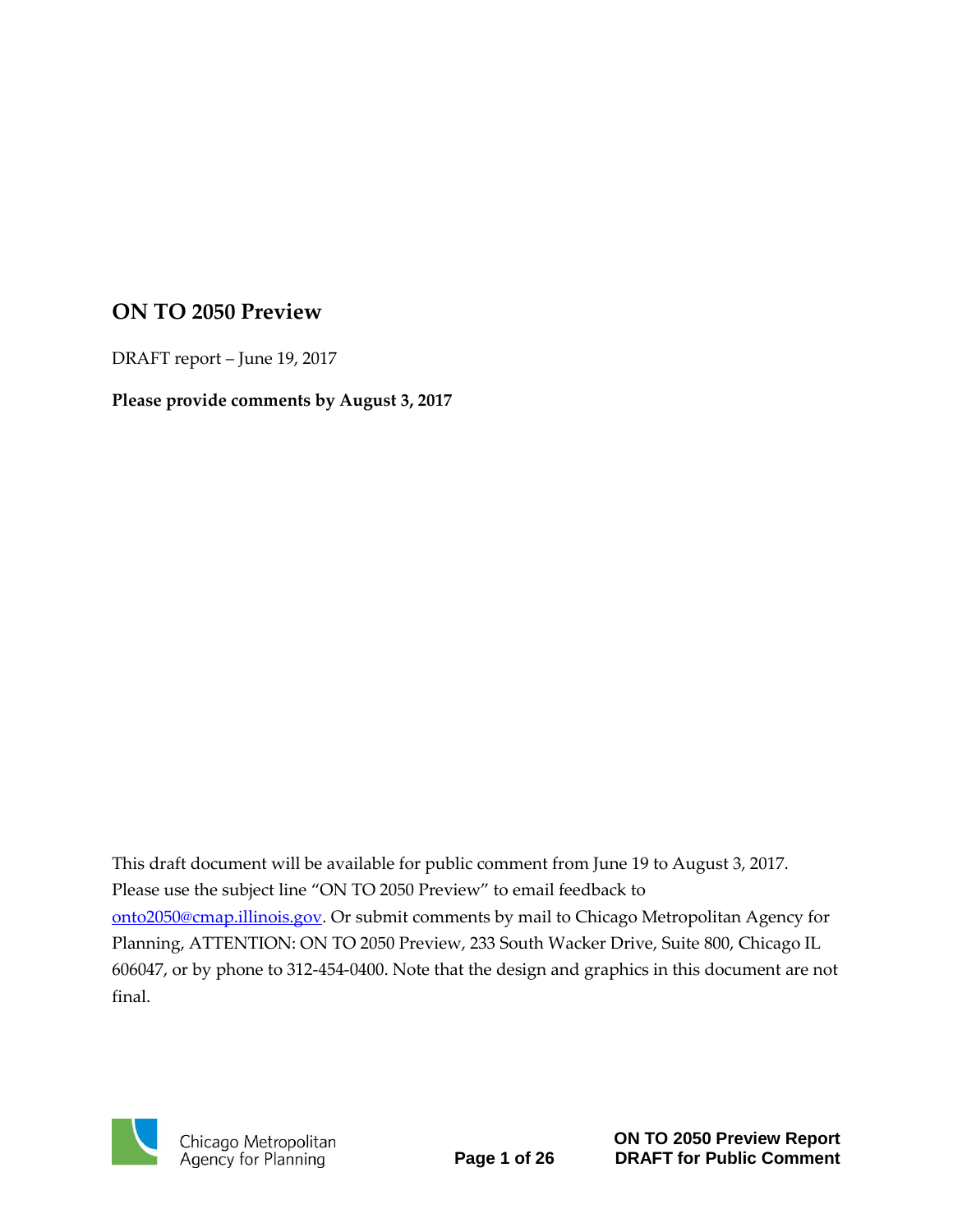# **Table of Contents**

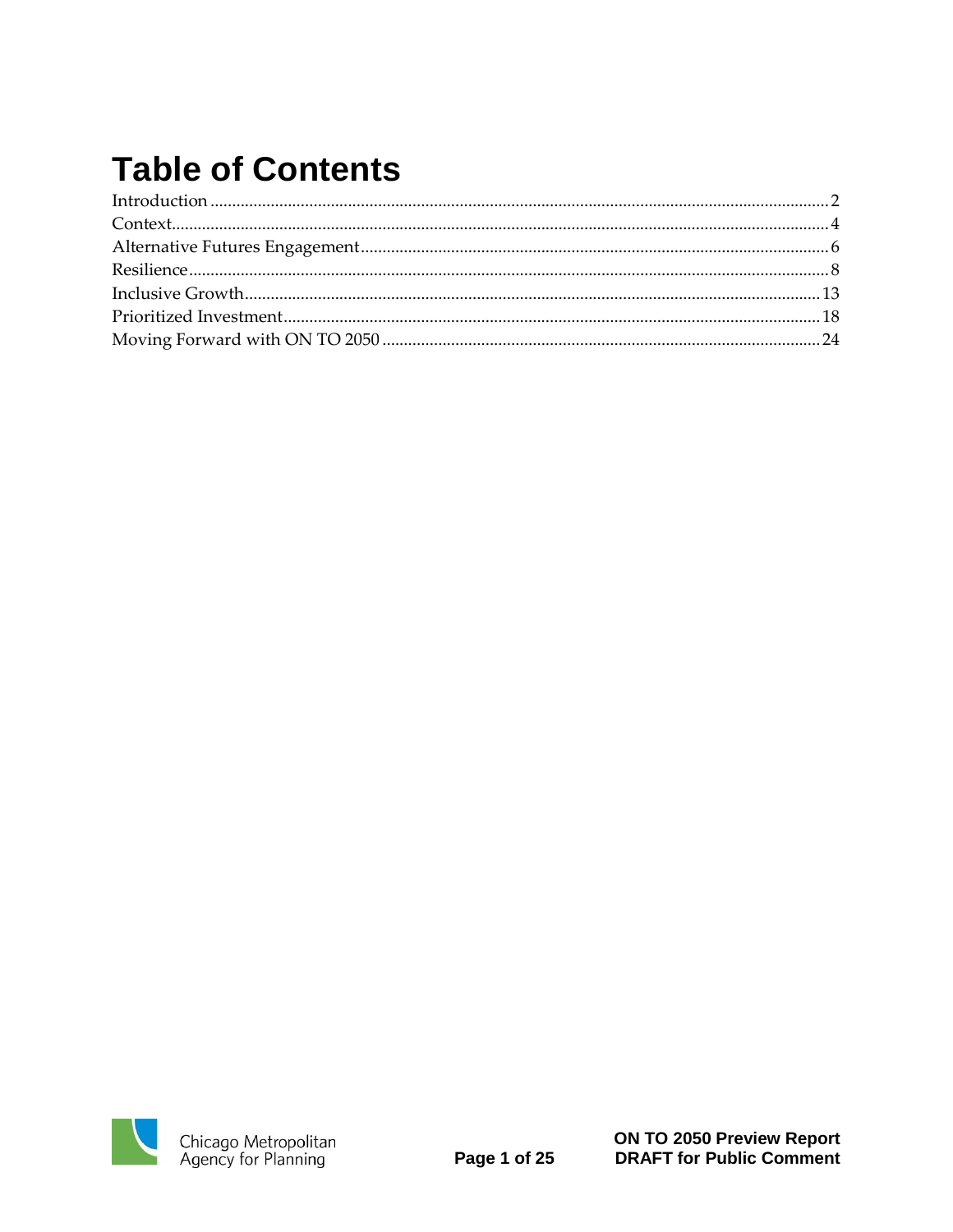# <span id="page-3-0"></span>**Introduction**

The Chicago metropolitan region's transportation infrastructure, highly trained workforce, natural resources, and livable communities represent fundamental assets, but the region is also challenged by complex factors that require careful analysis and decisive action. These include our lackluster recovery from the recession, increasingly insufficient funding for infrastructure improvements, worsening flooding from development patterns and climate change, and a structural mismatch between costs and revenues at the state and local government levels. Such challenges limit the region's resources and threaten its long term prosperity, but its constellation of actors -- from nonprofits to transportation agencies to governments to residents – can take collaborative action to change the course of negative trends. We need strategies for overcoming obstacles, capitalizing on the region's assets, and achieving our regional vision: an enviable quality of life and economic vitality for all residents.

ON TO 2050, the region's next comprehensive plan, will recommend a suite of actions to achieve sustainable prosperity for all of metropolitan Chicago. This report is a preview of major recommendations in advance of the draft plan's release for public comment in summer 2018. It is organized according to three overarching principles that support the regional vision and will be relevant across the ON TO 2050 plan's strategies:

**Resilience.** A strong region requires communities, infrastructure, and systems that can thrive in the face of uncertain future economic, fiscal, and environmental shifts.

**Inclusive Growth.** Long-term regional economic prosperity requires increased economic opportunity and improved quality of life for all residents.

**Prioritized Investment**. Achieving regional goals in an era of limited resources requires coordinated prioritization of investments across sectors, including infrastructure, land use, and economy.

Each principle supports the others. *Resilience* will depend on robust investments and planning that make sense both now and in a variety of plausible future scenarios. In turn, achieving resilience will require *Inclusive Growth* to provide opportunity and strong quality of life for all of the region's residents, enabling their full participation in the economy and civic life. And the need for inclusive growth will likewise necessitate *Prioritized Investment* that ensures our resources are carefully targeted to achieve local and regional goals while broadening economic participation to increase and sustain prosperity. The three principles will inform every ON TO 2050 recommendation, cutting across CMAP's core areas of regional economy, land use, natural systems, governance, and mobility.

This report's preliminary recommendations build on GO TO 2040 policies (adopted in 2010) and synthesize the initial policy development, analysis, and engagement completed for ON TO

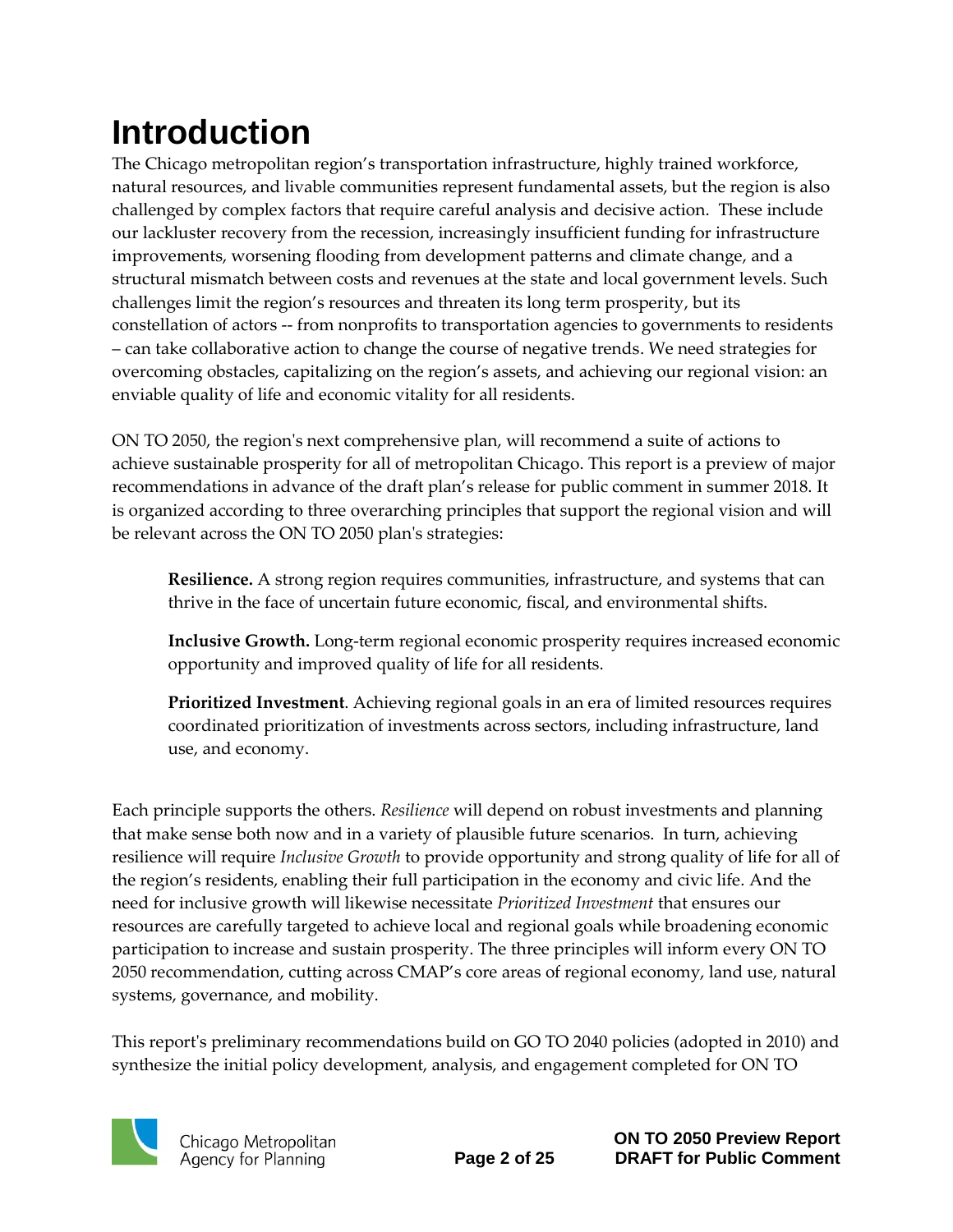2050. Each recommendation complements CMAP's core roles as a land use and transportation planning agency. This report also expands on the **Emerging Priorities Report**, adopted by the CMAP Board in October 2016, which identified 11 priority areas for further exploration in the development of ON TO 2050. That earlier report reflected an extensive engagement process that is still going strong, with more than 15,000 residents reached in person and thousands more through interactive kiosks since launch of the planning process in February 2016 and on through an April-August 2017 period of public input on five "**Alternative Futures.**"

CMAP continues analyzing current conditions and [trends,](http://www.cmap.illinois.gov/onto2050/snapshot-reports) working with stakeholders to research and develop [strategies,](http://www.cmap.illinois.gov/onto2050/strategy-papers) and making substantial progress to identify regionally significant projects and develop the Financial Plan for Transportation, while completing the regional socioeconomic forecast of population, households, and jobs. Although a limited number of new recommendations may emerge from these ongoing activities, the ON TO 2050 Preview Report establishes major directions for the plan, a draft of which will be released for public comment in June 2018 prior to anticipated adoption the following October.

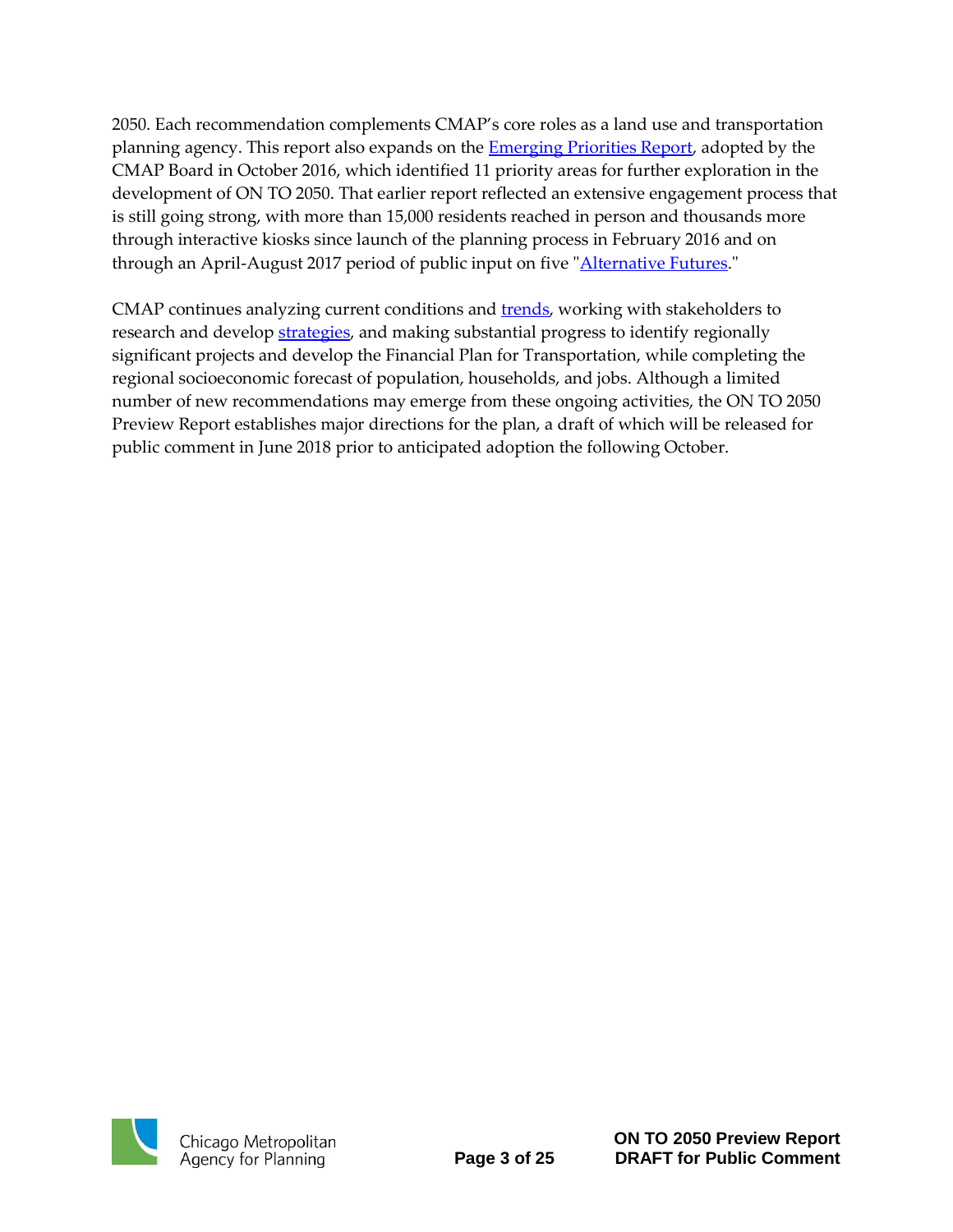# <span id="page-5-0"></span>**Context**

Over the last decade, the metropolitan Chicago region has experienced significant economic, demographic, technological, environmental, and fiscal changes, and the future promises even more substantive shifts. Recent federal and state fiscal trends and entrenched inequality pose a particular challenge to the region's economic vitality. To succeed, we must face today's problems, build on the region's many resources, and prepare for anticipated changes to come.

CMAP forecasts that the region will add 2.3 million new residents and 920,000 new jobs by 2050. But population has recently tilted toward stagnation and even slight decline, with increased outmigration to other regions and a lack of new residents from the rest of the nation and world. Employment has grown, but at a slower rate than our peers. At the same time, the region's transportation providers and local jurisdictions are working within an increasingly constrained fiscal environment. Initial forecasts for the ON TO 2050 Financial Plan for Transportation indicate that the region will have insufficient revenues to operate and maintain the system unless new revenues are raised at the local, state, and federal levels. This dynamic leaves no revenue for achieving a state of good repair, modernization, or expansion.

Recent patterns of land development have exacerbated funding constraints. While the region's population grew 4.6 percent from 2000-15 and total jobs remained essentially flat, our developed area expanded by nearly 12 percent. At the same time, opportunities for infill development remain untapped. This has affected how we get around: Residents traveling by car can reach two percent fewer destinations (like shopping, doctor's offices, etc.) within 15 minutes than in 2000, and transit riders can reach 13 percent fewer destinations within a 30-minute trip. Expansion of the region's developed area also brings new infrastructure and service costs, yet we struggle to maintain our existing infrastructure.

Nevertheless, the region has successes to build upon. Employers here have access to a diverse and well educated workforce. The region's unemployment rate continues to improve, and our labor force and gross regional product continue to grow. Our region's economy is also diverse and specialized across numerous service-based and goods-producing industries. Anticipated technological advances offer opportunities to continue to attract and train talent and grow new industries in the future. From 2001-15, an estimated 61,500 acres of conservation open space were permanently protected, representing 22 percent of the total protected areas of the region. 1

The region also has proven its ability to collaborate on addressing complex problems. Our stakeholders have created new workforce training initiatives to connect workers with growing industries, prioritized transportation modernization and reconstruction projects to speed commutes and address our worst bottlenecks, and built stormwater solutions across

 $\overline{a}$ <sup>1</sup> CMAP defines conservation open space using the CMAP Land Use Inventory. Conservation open space could have a variety of land cover types and likely does not include lands protected specifically for agricultural production.

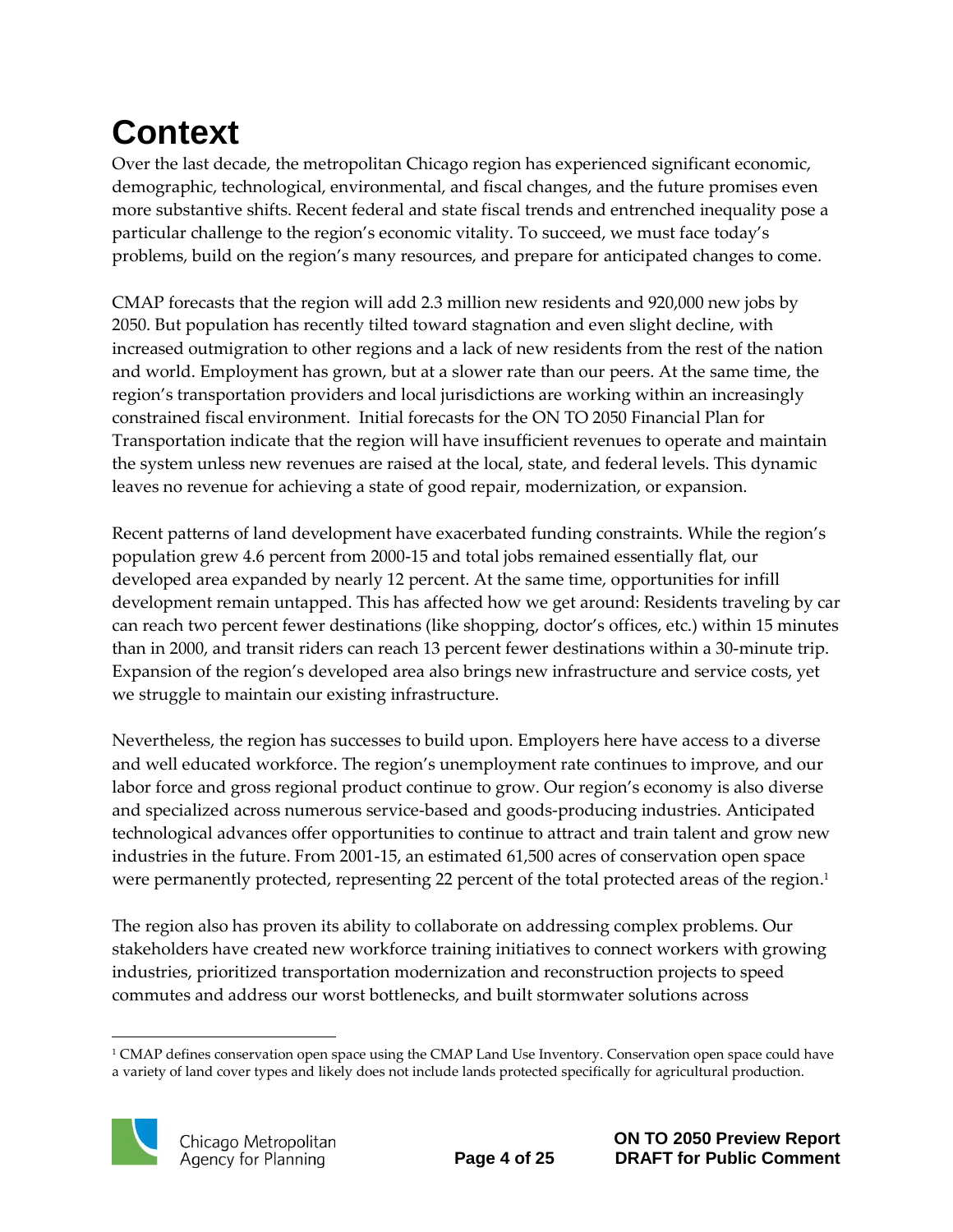jurisdictions to reduce persistent flooding. Communities are beginning to reduce interjurisdictional competition, with a focus instead on promoting the region's assets. To succeed in a changing future, the region will need to coalesce around initiatives that promote strong communities, a good quality of life, and economic opportunity and success.



**Population growth in the Chicago region lags peer regions, 2005-16**

Source: Chicago Metropolitan Agency for Planning analysis of U.S. Census Population Estimates Program data, 2005-16



### **ON TO 2050 core revenues will not be sufficient to operate and maintain the transportation system, let alone achieve a state of good repair, modernize, or expand**

Source: Chicago Metropolitan Agency for Planning analysis

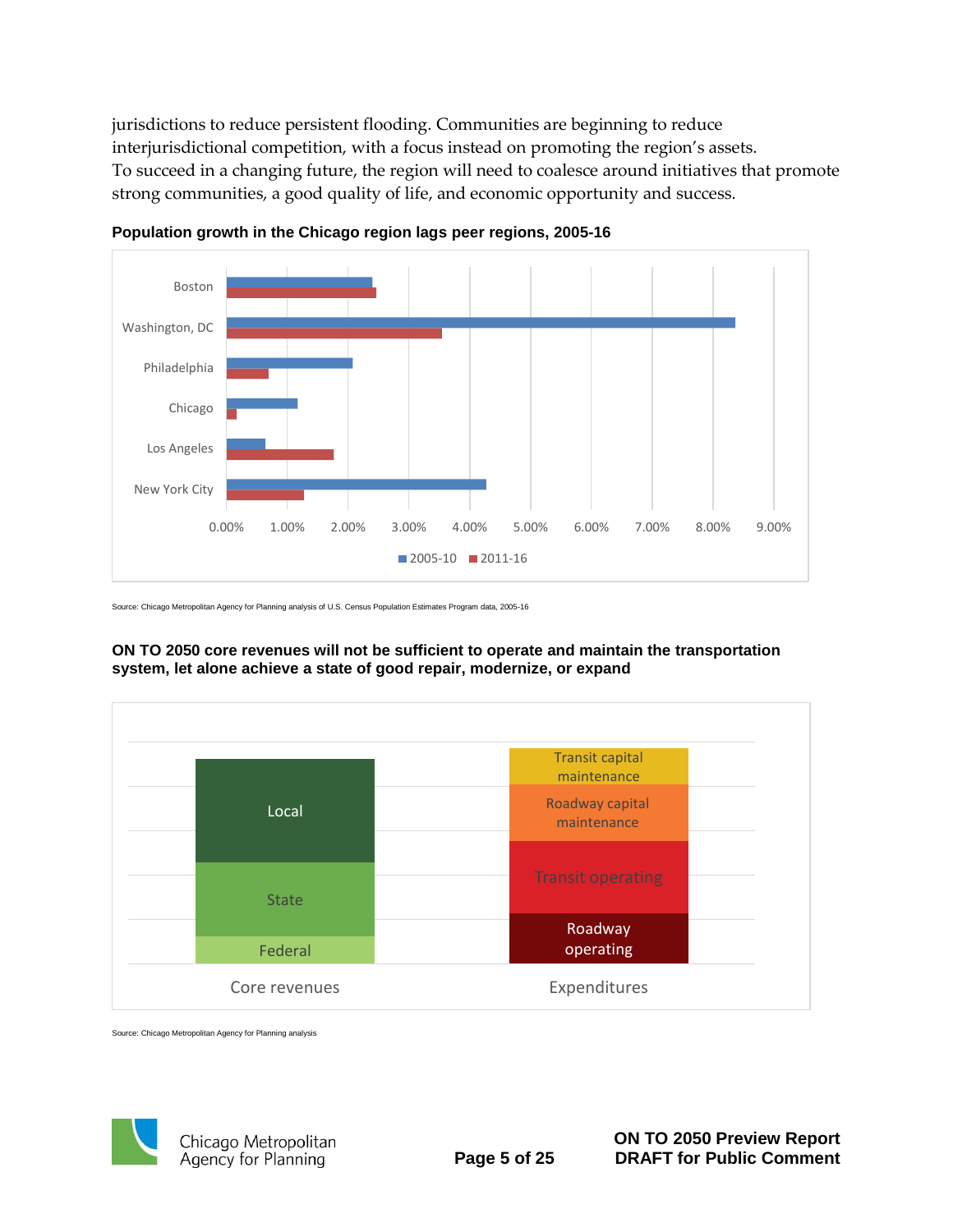# <span id="page-7-0"></span>**Alternative Futures Engagement**

As part of ON TO 2050 engagement, CMAP has created five "Alternative Futures," each exploring macro-level economic, technology, environmental, and other trends that will shape the region in the decades to come. Each future features strategies for CMAP and partners to capitalize on related opportunities or to mitigate negative impacts. While public engagement on the five futures is still taking place, strategies relevant to each are emphasized across the three major sections of this report. The five futures are:

**Changed Climate.** By 2050, our climate will differ from today's in significant ways, causing widespread flooding, extreme temperatures, and extended periods of drought. These impacts will strain the region's infrastructure, natural systems, and communities, disproportionately affecting our most vulnerable residents. Shifting habitats and agricultural zones, drought, and water supply and quality issues will also present economic and environmental challenges. There may also be economic growth as residents and industries from areas more severely affected by climate change move to the Chicago region. These changes will force us to rethink how infrastructure, neighborhoods, and cities are built. *(Climate resilience strategies are highlighted in the Resilience section.)*

**Walkable Communities.** If today's trends continue, more people will want to live in walkable communities by 2050. To meet the demand, reinvestment will occur in many of the region's existing downtowns and commercial cores, and some communities will create new walkable, mixed-use centers. Residents in these areas will increasingly be able to bike, walk, and use transit and on-demand ride sharing services, leading to improved mobility and a decreased need for parking. But, as demand for these areas rises, affordable housing may become more scarce, particularly in communities with many amenities and good transit access. *(Strategies supportive of fostering walkable communities are in both the Resilience and Prioritized Investment sections.)*

**Innovative Transportation.** In 2050, innovative transportation technologies, such as accurate real-time information, smart infrastructure, and automated vehicles, will be widely available. These innovations will make travel for people and goods faster and more seamless across all modes. Goods movement in particular may benefit from increased use of on-demand services, driverless trucks, and high-tech coordination across modes such as rail, trucking, and shipping. Not all residents, however, would be able to afford new transportation technologies, resulting in disparities of access. *(Strategies related to technological advancements in transportation are included in the Prioritized Investment section.)*

**Constrained Resources.** By 2050, state and federal resources to fund infrastructure improvements and vital public services are likely to continue to stagnate or diminish. This will increase the financial burden on local governments, which may need to institute new tolls, taxes, and fees to make ends meet. In particular, low capacity communities and

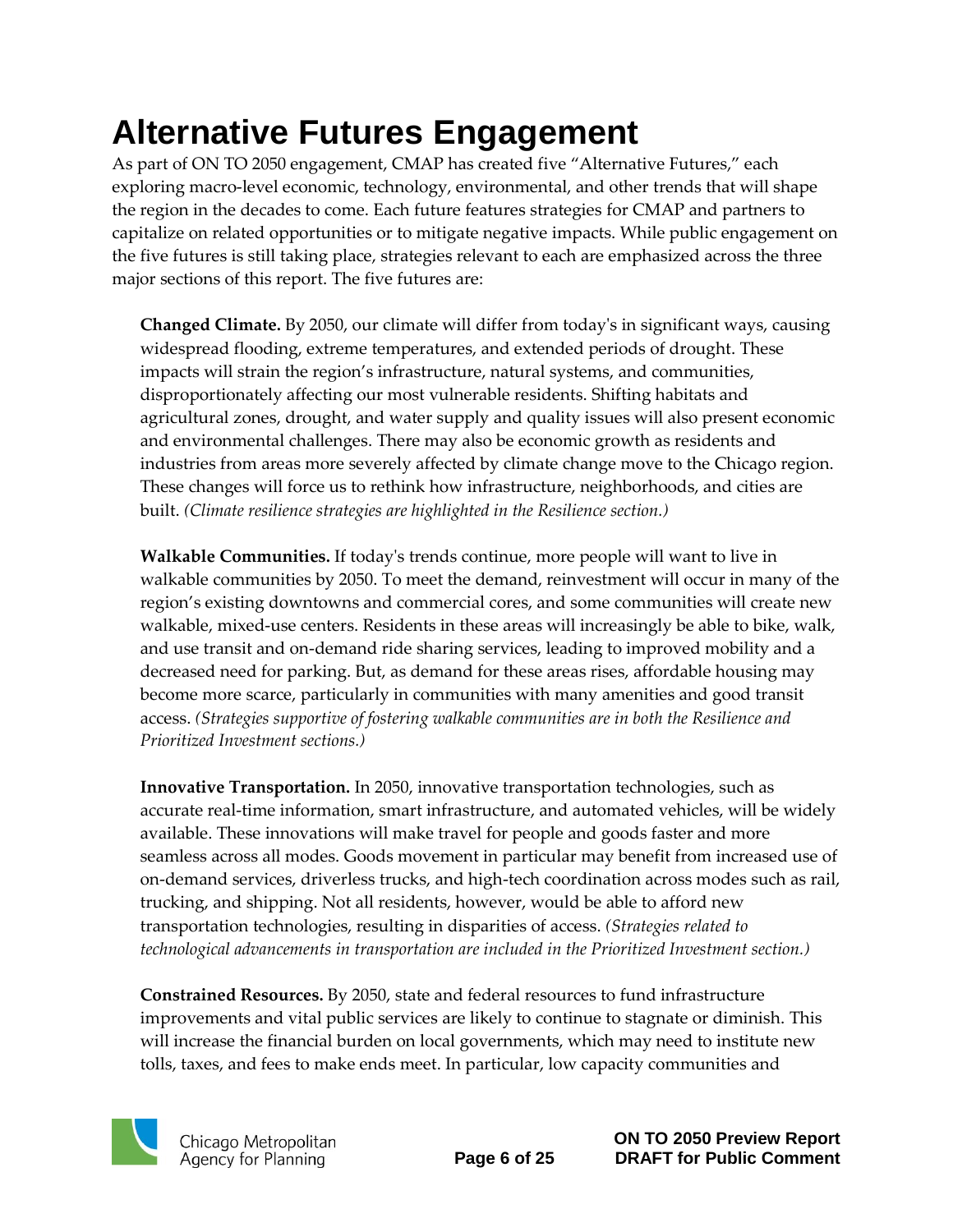disinvested areas may have even more difficulty providing adequate services, infrastructure, and maintenance. *(Strategies to strengthen municipal capacity are in the Resilience section, while strategies to increase transportation revenues at all levels are included in the Prioritized Investment section.)*

**Transformed Economy.** The economy has already shifted from primarily producing goods to providing services. In the future, artificial intelligence, machine learning, advanced materials, automation, and digitalization will transform the goods and services we produce and how we produce them. Most occupations, at all skill levels, should anticipate widespread changes as technological advancements require workers to have more training to enter and stay in the workforce. Historically marginalized communities will continue to suffer without enhanced educational and job opportunities. *(Strategies to provide more opportunities for upward mobility with adequate wages are included in the Inclusive Growth section.)*

Through August 2017, the public is weighing in on the five futures via in-person workshops, interactive kiosks stationed around the region, online MetroQuest surveys, and topical forums. CMAP staff will use this feedback to refine ON TO 2050 recommendations and identify strategies that are especially important across a range of different futures.





Chicago Metropolitan Agency for Planning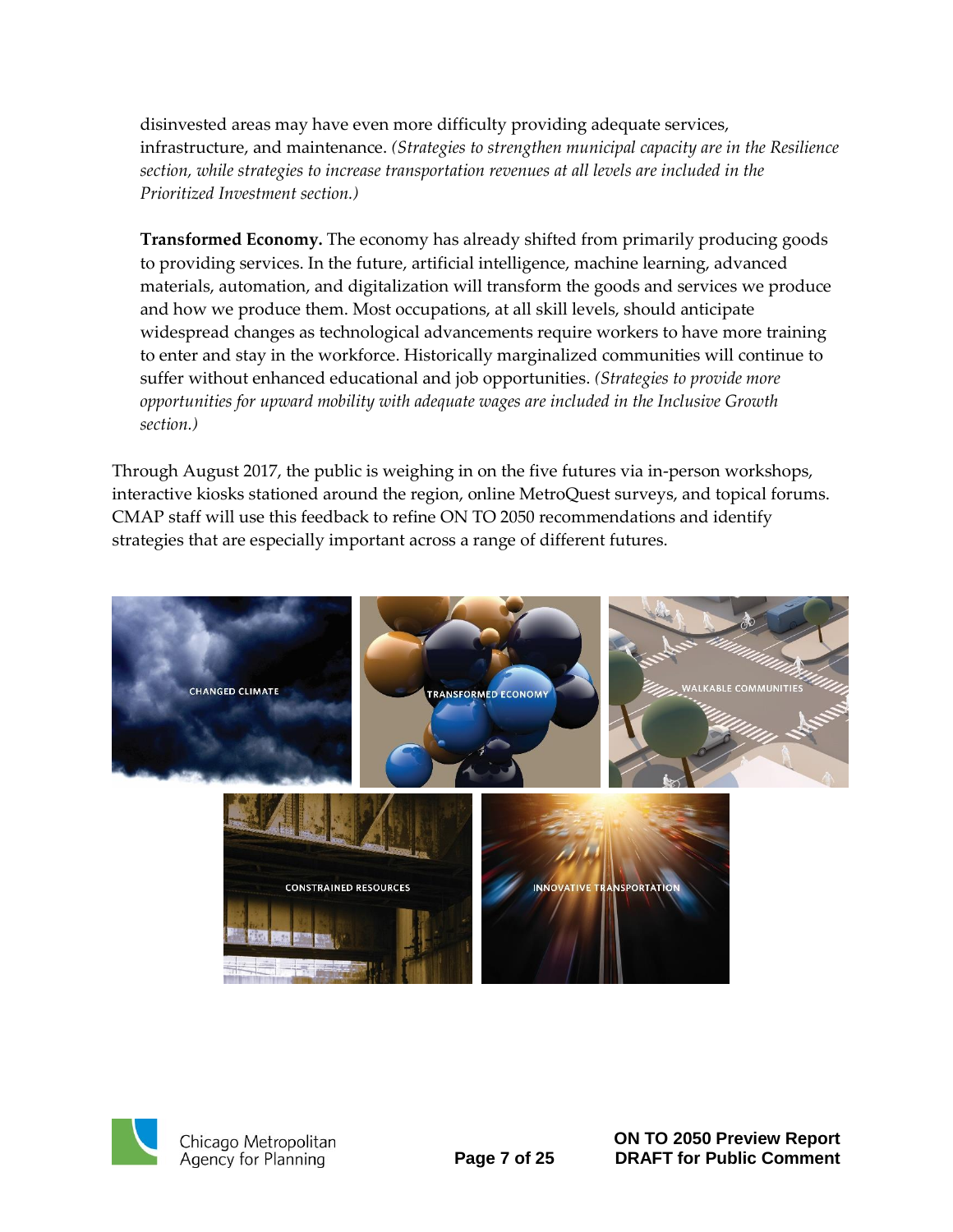# <span id="page-9-0"></span>**Resilience**

*A strong region requires communities, infrastructure, and systems that can thrive in the face of uncertain future economic, fiscal, and environmental shifts.*

Resilience is the ability of our region and its communities to prepare for and recover from acute shocks and chronic stresses by transforming its infrastructure, natural systems, and social structures to be more durable. In addition to recovering quickly from unanticipated shocks and stresses, a resilient region should be able to "build back better" by capitalizing on opportunities that might arise from challenges or shocks. For instance, if extreme heat causes pavement to buckle, reconstruction can yield not only a road more resilient to future climatic changes, but also stormwater infrastructure to help mitigate flooding and alternative modes of transportation to give residents more options for getting around in good weather and bad. Resilience is about more than adapting to climate change. ON TO 2050 will use the same approach across many topic areas to think proactively about uncertain future conditions and how the region and its communities might prepare for or respond dynamically to them.

The Alternative Futures process embodies the concept of resilience, as each future considers trends likely to affect our region and the possible steps that could better prepare for impacts or capitalize on opportunities, with the ultimate goal of building a region that is responsive and flexible. For example, in a future where financial resources from the state and federal governments continue to be constrained and even decline, local governments can adjust revenue policies such as taxes, fines, and fees to tighten their belts now, helping ensure a continued high quality of life. With potentially revolutionary transportation technologies on the horizon, transportation agencies, the private sector, and county and local partners can lay the regulatory framework and infrastructure improvements today and enable these technologies to take root.

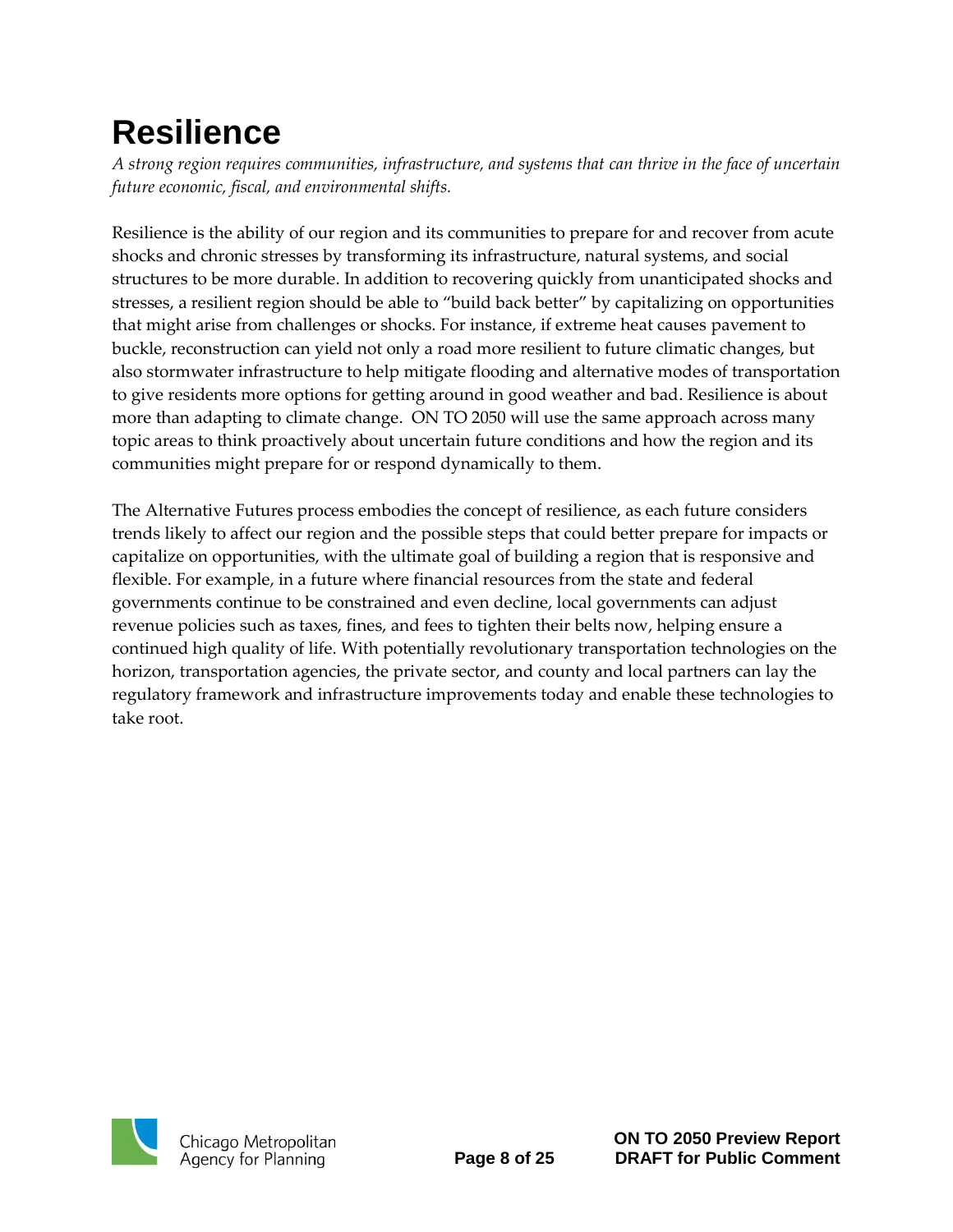**Local governments are already adapting to constrained state and federal revenues and will likely continue to shoulder more of the burden**



### **HOW LOCALITIES' REVENUES HAVE CHANGED SINCE 2000**

NOTE: Amounts adjusted for inflation

Source: Maciag, Mike, and J.B. Wogan. "With Less State Aid, Localities Look for Ways to Cope." Governing: The States and Localities. Governing Magazine, 01 Feb. 2017. Web. 02 Feb. 2017.

### **Increase the capacity of communities to achieve local and regional goals**

The importance of municipal governments in providing for a high quality of life cannot be overstated. While municipalities in the region largely wish to move local and regional goals forward, some face substantial barriers, such as a lack of technical knowledge by staff or elected officials, low staffing levels, poor fiscal condition, lack of political will, or constituent opposition to plans and projects. These barriers can limit municipalities' abilities to plan proactively and make them reactive to shocks and stresses rather than resilient. While the CMAP Local Technical Assistance (LTA) program has had success helping municipalities, ON TO 2050 will identify more ways to ensure that all municipalities function effectively and efficiently, have adequate staff and financial resources, and are able to define and fulfill long-term local and regional goals. For example, CMAP should refine the LTA program's offerings to include related technical assistance and trainings and could also provide complementary guidance on such subjects, such as economic development, coordinated investment, plan implementation, or consolidation. ON TO 2050 will also propose strategies for municipalities to increase their capacity, such as partnering with adjacent or overlapping jurisdictions to share services or pursue joint purchasing, consolidating units of government or certain services to improve services or gain efficiencies, and implementing planning strategies to improve investment prioritization, such as capital improvement plans or more detailed and transparent budgeting.

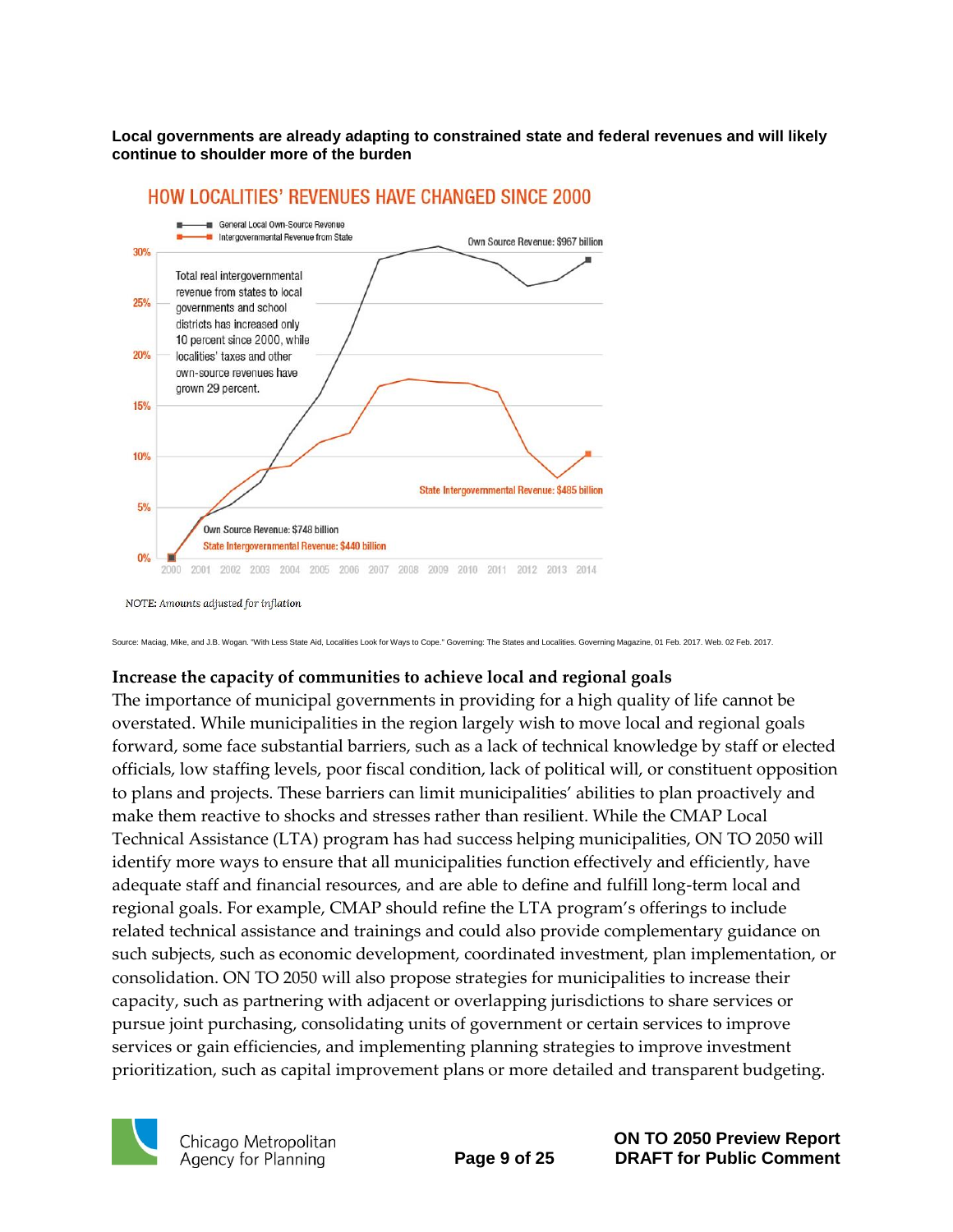### **Address state and local tax policy**

The State of Illinois and many local governments must address significant financial challenges stemming from rising expenditures and outdated, inequitable revenue structures. Reforms will be required to adequately fund infrastructure, services, and pension obligations. However, lack of adequate solutions or action to date threatens the region's economic resilience by deterring households and businesses from making long-term investments. Businesses in particular have to consider the uncertainty about long-term tax liabilities as they plan for large-scale investments and expenditures. The lack of reliability creates a disincentive for major investments and hinders the region's ability to attract and retain businesses. While many intractable issues at the state level are beyond the control of CMAP and partners, ON TO 2O50 will recommend that State of Illinois and local elected officials reform tax policies to ensure adequate revenues, predictability and reliability, and improve equity across households, businesses, and local governments. A future with decreased federal and state funding resources requires stable and efficient tax structures that promote business investment and local government resilience.

In particular, state and local tax structures affect the ability of the region's governments to promote land uses that are regionally beneficial and that meet local goals for quality of life. Under the current tax structure, communities with land use that emphasizes retail may have a stronger fiscal position than other communities in the region. Communities without sales taxgenerating businesses have fewer options to raise municipal revenues. Moreover, the retail landscape is changing as consumers purchase more goods online and purchase more services, neither of which is included in the local sales tax base. ON TO 2050 will recommend state tax reforms, such as expanding the sales tax base, to ensure that communities can provide municipal services and infrastructure regardless of their land use mix. CMAP and other partners should also explore fiscal strategies to more fully support all land uses, particularly industrial development. Balancing the fiscal outcomes between various land uses can support regionally beneficial ones, as well as allow communities to pursue land uses that best support their goals.

### **Support walkable, mixed-use communities**

Walkable, mixed-use communities promote livability and also aid in regional resilience. For instance, compact development patterns that provide supportive densities for transit service also facilitate walking and biking; transit and non-motorized options that, in turn, improve mobility and public health also reduce greenhouse gas emissions. Reinvesting in infill communities also makes efficient use of existing infrastructure and helps to preserve natural resources and agricultural land at the periphery of the region. ON TO 2050 will recommend planning for and reinvesting in mixed-use and transit-served areas in particular, and will also include placemaking strategies to apply in such locations. With increased demand for walkable communities, it will also be necessary to ensure the addition or preservation of affordable housing so residents with lower incomes don't get priced out of transit-served areas.

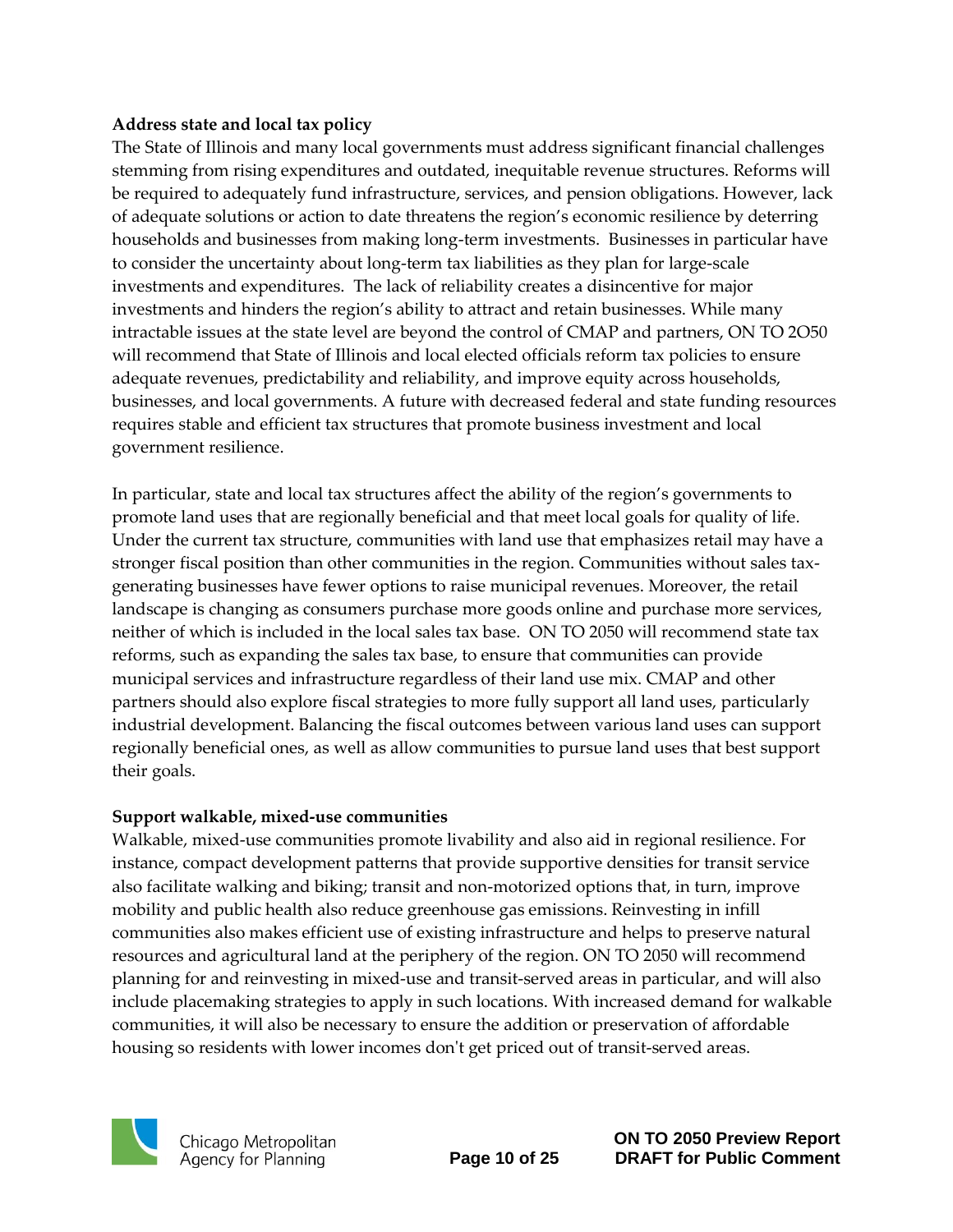### **Incorporate climate change considerations into planning and development**

Anticipated climate impacts for our region include more extreme temperatures and more intense and frequent storms and droughts. The sooner that planning efforts, infrastructure design, and developments can integrate climate change considerations, the better prepared our region will be in the long term. ON TO 2050 will emphasize the need for local planning efforts - such as comprehensive plans, capital improvement plans, and regulatory updates to zoning, subdivision, and stormwater and floodplain regulations -- to assess climate risks and impacts and provide strategies for mitigating or preparing to face what lies ahead. In particular, planning efforts should seek to minimize impacts to lower-income residents, the elderly, populations of color, and others disproportionately affected by climate change.

Through its LTA program, CMAP should directly promote inclusion of climate considerations in local planning work and can also provide relevant data and other resources to partners. For example, CMAP can identify high-quality natural lands in the region that are prime for conservation (and essential to replenishing groundwater recharge areas and mitigating flooding from climate change), which can then be used by conservation organizations, forest preserve districts, and governments for land acquisition and protection. In addition, CMAP can identify areas of intense flooding in the region while providing a toolbox of context-appropriate flood mitigation solutions for municipalities, planners, developers, and others to apply in those affected areas.

### **Flooding damage payments from federal programs totaled more than \$900 million in the Chicago region between 2003 and 2015, but covered only a fraction of total damages**



### **Plan for the regional transportation impacts of major land use change**

Municipalities are and will remain the primary decision makers for land use and development. However, major stand-alone developments or cumulative smaller developments can have



Chicago Metropolitan Agency for Planning

**ON TO 2050 Preview Report Page 11 of 25 DRAFT for Public Comment**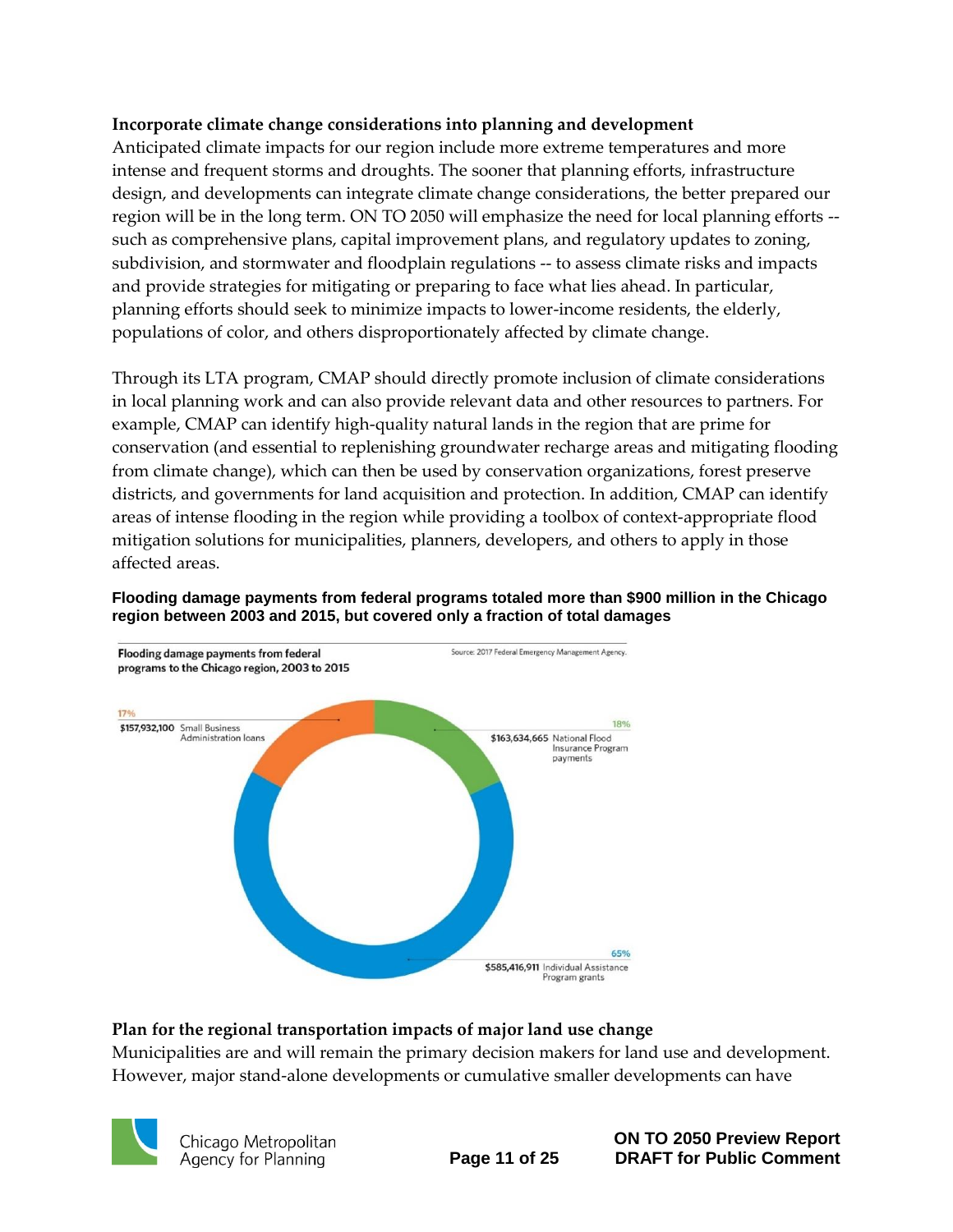substantive impacts on the region's transportation network, land use, or service and infrastructure costs. For example, approval of many individual retail developments may lead to expansion of a road, or addition of a major manufacturer may require the state or county to upgrade a road to support related truck traffic. CMAP and stakeholders should evaluate options to improve the assessment of long term impacts from major and cumulative changes and refine subsequent allocation of infrastructure funds.

The region should pay particular attention to major freight facility developments, which can have significant impacts on our transportation system and land use patterns, generating substantial amounts of truck and rail traffic, affecting multiple jurisdictions, inducing major real estate developments, and often requiring costly new public infrastructure. At the same time, trends in freight technology, land use, and movement continue to change rapidly. Online ordering of goods has led to new types of distribution facilities and resulted in more trucks on roads throughout the region. ON TO 2050 could adopt principles to assist municipalities and counties in planning for the impacts of these developments at the local scale. These principles could also frame future CMAP analysis of the broader regional impacts that major freight and other developments can have on regionally significant projects, land use patterns, the region's economy, and high-priority natural areas.

Beyond freight, major shifts in transportation and technology are already affecting land use. For example, residents' increasing preferences for biking, walking, and transit as well as living within walkable areas may reduce demand for parking and increase transit needs. CMAP and partners should identify best practices for communities to meet today's needs, while also designing for major changes in the region's transportation system and built environment.

### **Coordinate across jurisdictions to promote collaborative action**

In a future with limited public resources, collaborating across jurisdictions to plan, provide services and infrastructure, and promote economic development will become increasingly critical. The region's local jurisdictions can leverage the expertise and capacity of each other to improve services and create efficiency. Many infrastructure issues, such as water resources coordination, can only be effectively addressed across jurisdictions. ON TO 2050 will highlight new opportunities for coordination and emphasize the benefits to the region's economy and quality of life.

In addition, coordinating on economic development issues can minimize competition and attract businesses to the state and region with less public cost. Recruitment should focus on the region's core infrastructure, human capital, and quality of life strengths. The region's counties have already begun discussing development of a coordinated regional entity to attract and retain new businesses, instead of focusing on competition between counties. This and similar efforts are critical to make the most effective use of the region's limited resources, promote new growth, and capitalize on our assets.

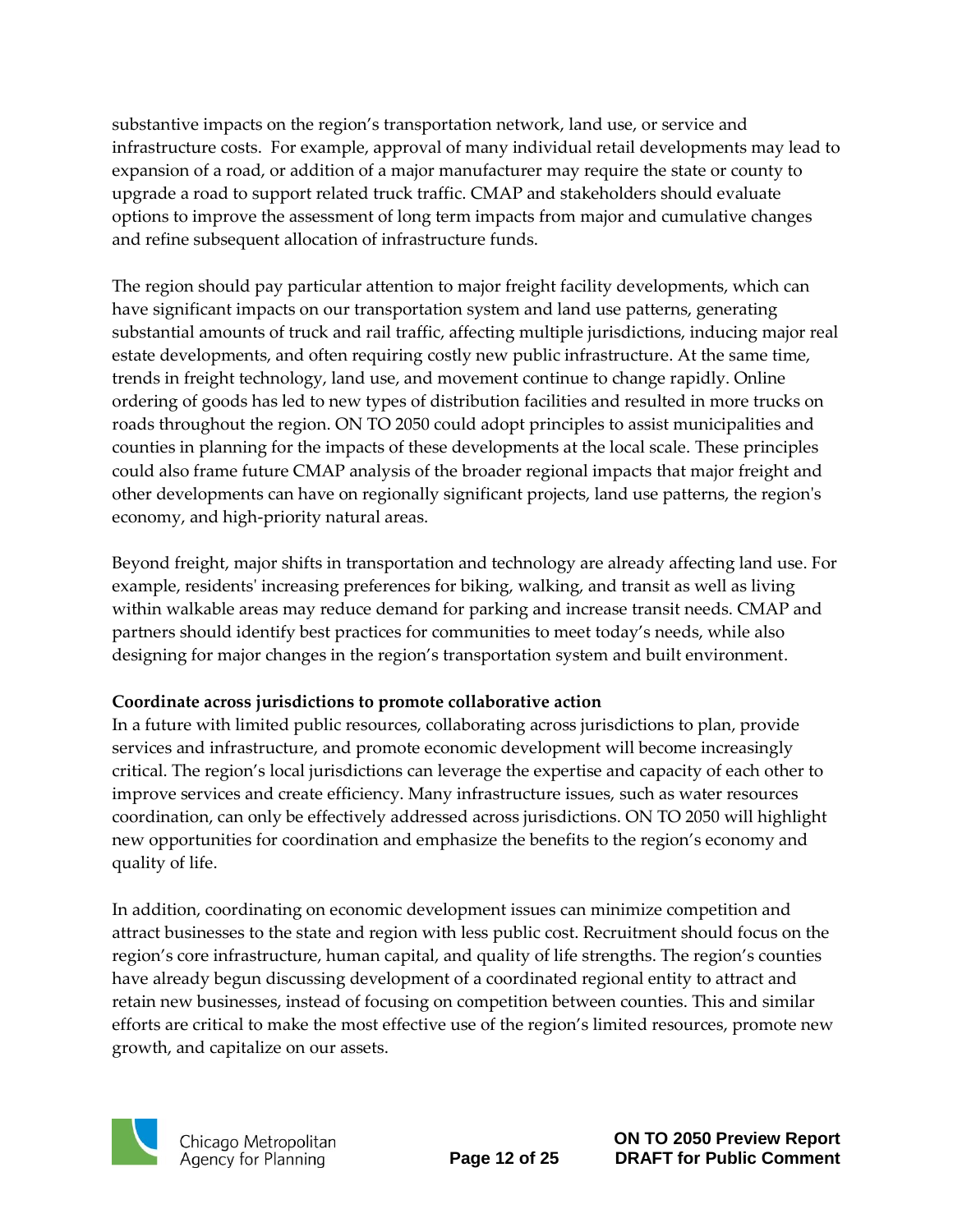## <span id="page-14-0"></span>**Inclusive Growth**

*Long-term regional economic prosperity requires increased economic opportunity and improved quality of life for all residents.*

Today, high levels of economic inequality are limiting our region's capacity to grow. Inequality unfolds across a number of dimensions, limiting the ability of some residents to succeed due to compounding factors such as the community they live in, their race or ethnicity, and/or their socioeconomic status. Limited opportunity can extend across generations, circumscribing the lifelong earnings and entrepreneurial potential of residents through decreased access to quality education, employment, housing, community, or transportation choices. These residents are not well connected to opportunities provided by the region's economy. As a result, a substantial portion of the region's human capital — embodied in the talents and skills of these residents is being wasted.

To compete in the future, the Chicago region must make full use of all its resources, including the full potential of its existing workforce, businesses, and infrastructure. Regions with lower degrees of economic inequality — the gap between the highest and lowest wage earners experience stronger and more sustained economic growth, so decreasing inequality and increasing connections to the region's economy for under-engaged workers will provide benefits across the economy. Paired with other strategies to promote the competitiveness of our economic assets, inclusive growth strategies can help the region restart long-term economic growth and increase the prosperity of all its residents.

To focus efforts to promote inclusive growth, CMAP has identified economically disconnected areas (EDAs), which are places with concentrations of low-income residents who are also persons of color or have limited English proficiency. As shown in the following figure, outcomes — whether employment, income, housing status, or commute — for many residents of these areas differ sharply from the outcomes for residents that call other parts of the region home. ON TO 2050 may also define other vulnerable groups — such as the transit-dependent, elderly, or people with disabilities  $-$  who may warrant special consideration for different planning topics, such as climate change or transit access.

Negative effects associated with EDAs also extend to overlapping communities, which often have lower property values and challenged commercial and residential markets. In turn, these communities struggle to provide a strong quality of life and needed services with limited resources. These compounding issues require a broad set of solutions to help economically disconnected residents and their communities thrive.

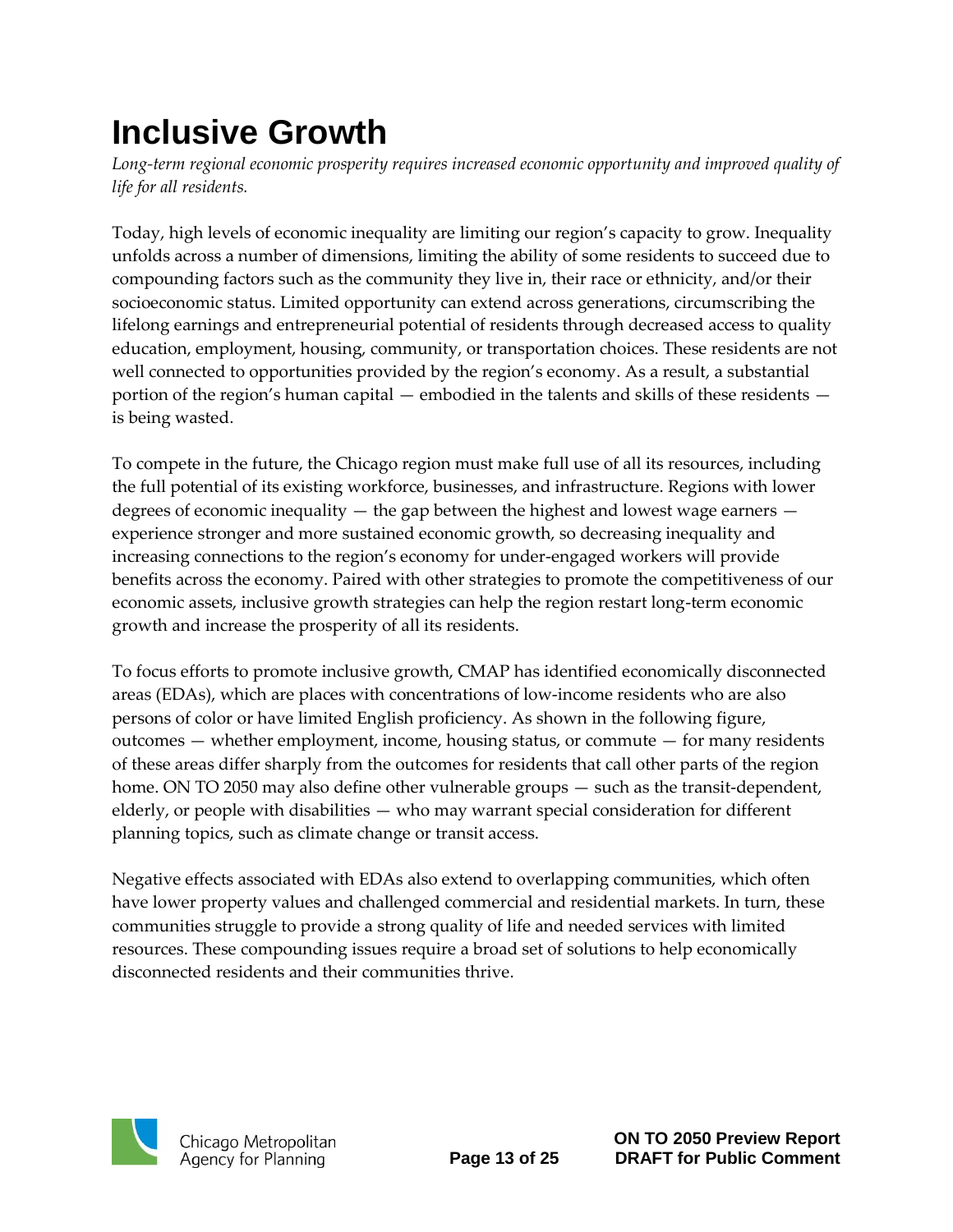### **Consider disproportionate impacts in planning processes**

As mentioned previously, in addition to those groups within EDAs, other populations may experience disproportionate impacts for different issue areas. The Federal Highway Administration requires metropolitan planning organizations, which includes CMAP, to assess the impact of transportation investments on "Environmental Justice" (EJ) populations, including low-income and residents of color, to ensure that the benefits and burdens of such investments are fairly distributed. These criteria are included in CMAP's evaluation of regionally significant projects, but there is much room to expand the concept in the agency's work. ON TO 2050 will specifically consider strategies for disproportionately impacted populations across topic areas, including inclusive growth, housing choice, land use planning, transportation planning and programming, and climate change. In addition, the plan will reinforce the importance of thoughtful and systematic inclusion of disproportionately affected groups in planning processes to ensure that there are legitimate avenues for input and that satisfactory and effective solutions are identified for all. In particular, the LTA program can advance this through continued evolution of thoughtful and creative outreach and engagement techniques.



### **Outcomes for economically disconnected areas and the remainder of the CMAP region**

Source: Chicago Metropolitan Agency for Planning analysis of U.S. American Community Survey 5-year data, 2010-14 \*Note: Average median income is calculated across census tracts. The 2.3 minute disparity in commute time translates into an additional 18.4 hours, or 2.3 working days, over the course of a year.



Chicago Metropolitan Agency for Planning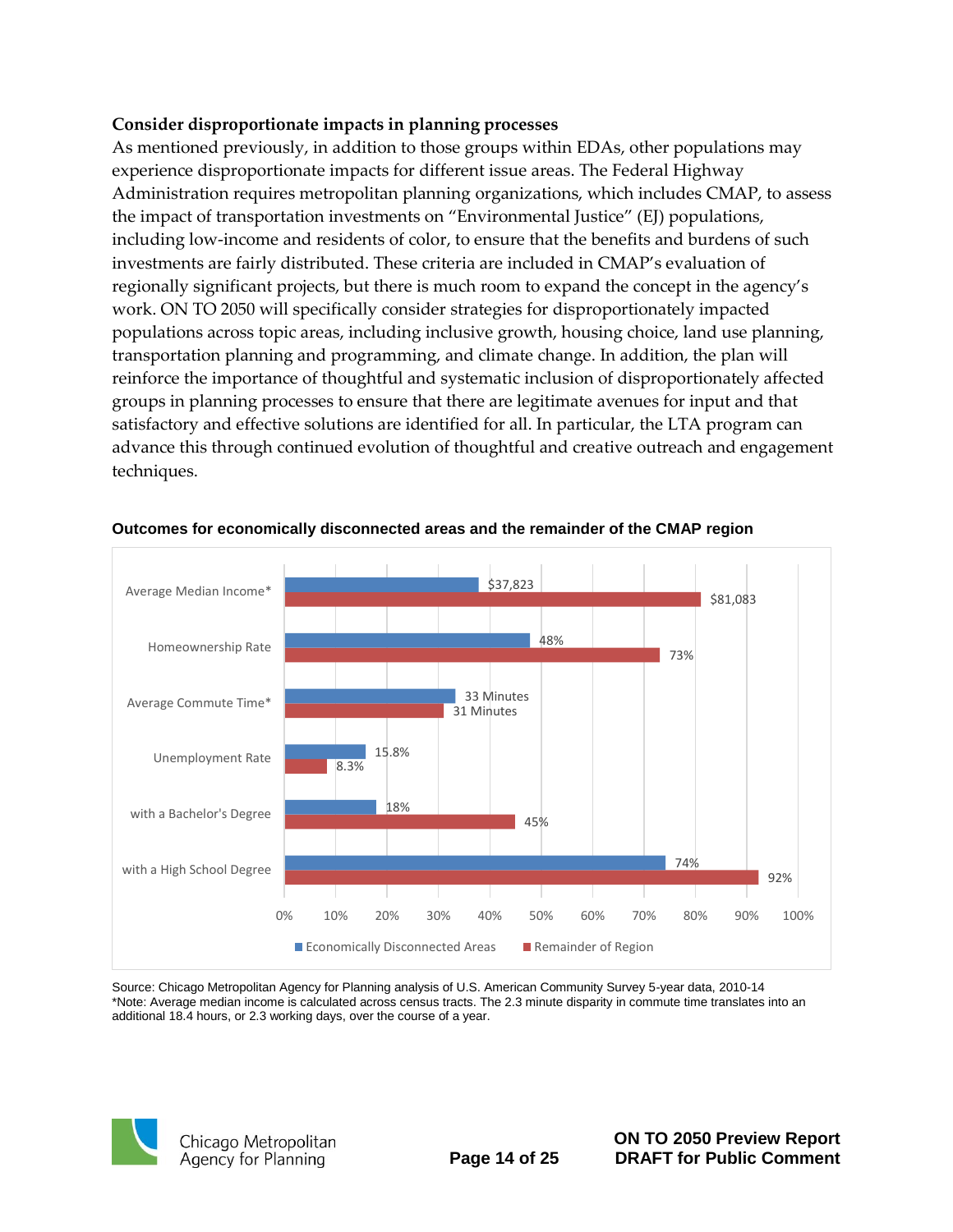### **Align priorities to target investments and technical assistance to economically disconnected areas**

The region has a wealth of actors with the potential to address issues integral to promoting inclusive growth. These issues include transportation, K-12 education, job training, public safety and crime, public health, housing, and other policy areas affecting economic mobility and quality of life. Many organizations are already taking up this challenge, with substantive inclusive growth efforts underway by civic and government stakeholders. To reduce disparities and promote inclusive growth, CMAP and its partners should align priorities, strategies, and geographic areas to focus investments and assistance. CMAP should direct technical assistance and research within EDAs, as well as identify and support transportation projects that most benefit these areas. CMAP partners should take the lead in advancing efforts related to neighborhood safety, education, and public health, which are critically important to the vitality and success of our region. These efforts can both spur inclusive growth and promote better outcomes for resilience, transportation, housing, and economic growth.

Many EDA residents are dependent on transit or carpooling and do not have their own vehicle. EDA residents are 1.7 times more likely to carpool and 1.4 times more likely to use transit to reach their place of work. At the same time, these workers often commute to dispersed destinations that are not easily reachable through transit. The map below highlights commute destinations for a subset of EDAs compared to a subset of commuters living along Chicago and Evanston's lakefront. CMAP, the region's transit providers, and other public agencies planning for transit modernization should emphasize preserving these employment connections through existing transit or emerging transit service types that may cost-effectively improve connections between EDAs and jobs.

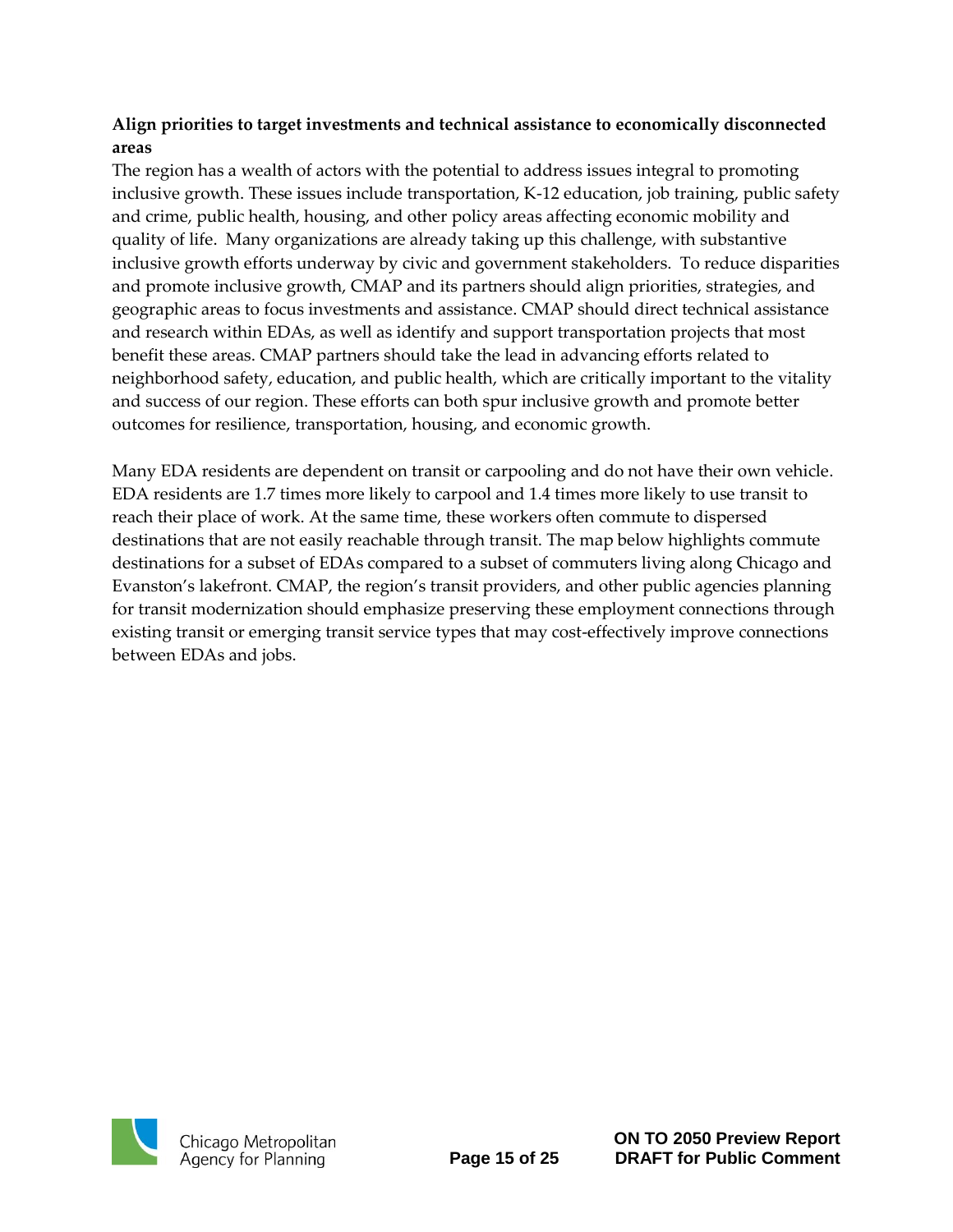### **Commute destinations for workers living in selected Chicago economically disconnected areas compared with selected lakefront commuters**

South and Westside economically disconnected areas

Selected lakefront submarket



Source: Chicago Metropolitan Agency for Planning analysis of LEHD OnTheMap data, 2014. Note: Each map shows destinations for 85 percent of workers commuting from the outlined area. South and West commuters are located within a subset of EDAs in the city of Chicago, equaling approximately 175,000 workers. Lakefront commuters are located within a "submarket 3" area in the joint CMAP and the DePaul Institute for Housing Studies analysis of regional housing markets, equaling approximately 273,000 workers. This submarket type is characterized by higher incomes and densities, younger residents, and higher cost housing.

### **Develop structural solutions to promote reinvestment in disinvested areas**

EDAs strongly overlap with disinvested areas — communities that experience a persistent, long-term lack of market investment, leading to declining property values, taxes, employment, and, frequently, population. This disinvestment often constrains the ability of any individual community to respond effectively to these declines, and high tax rates and low market potential limit private investment. Solutions for disinvested areas will differ substantially from typical, market-based planning and investment practices. These communities have strong assets in their residents, existing infrastructure, and businesses, but these are often insufficient to address the systemic issues communities with significant disinvestment face. Among other solutions, CMAP and partners should build on existing community assets, identify unique regulatory and



Chicago Metropolitan Agency for Planning

**ON TO 2050 Preview Report Page 16 of 25 DRAFT for Public Comment**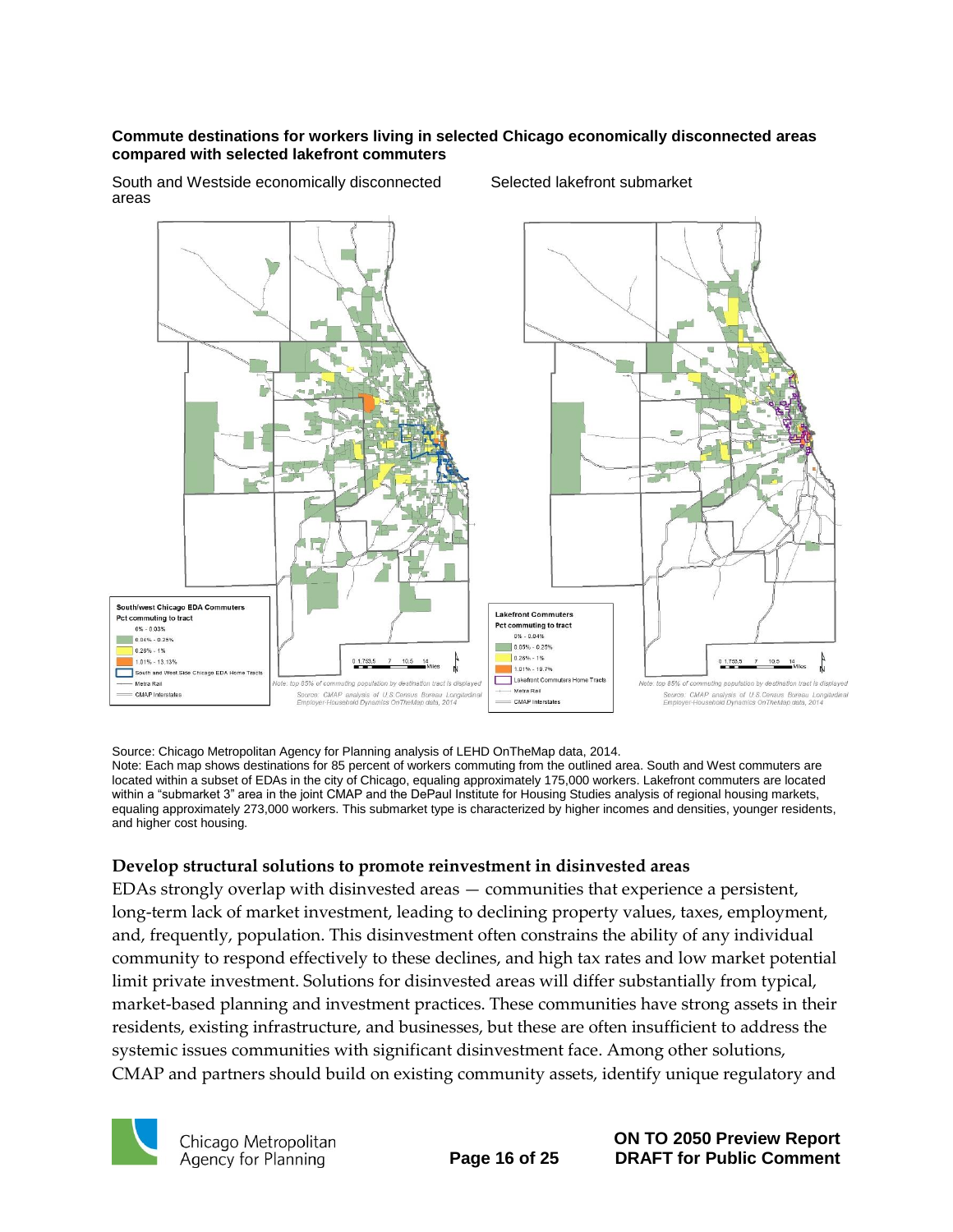tax solutions to persistent vacancy and abandonment, build municipal and private sector capacity, and help communities establish strong partnerships with lending institutions. CMAP should also explore new federal, state, and local solutions to address systemic barriers to investment in these areas, as well as promoting local best practices.

### **Promote housing choice**

Housing choice is the ability for all households in the region to find a quality affordable home that fits each household's preferences, including proximity to jobs, transportation, and other amenities, throughout all stages of life. Currently, the region's housing supply does not meet demand for all housing choices, particularly demand by residents seeking housing in higher opportunity areas (i.e., communities with good access to jobs, good schools, and transit). The barriers to housing choice are broad and require a coalition of CMAP and stakeholders to increase local capacity to address affordability or vacancy issues, revise building and zoning ordinances, educate residents on the benefits of choice, and identify changes to federal regulations.

### **Provide paths to jobs with meaningful economic opportunity**

Not all employment is equal; workforce training efforts for lower-skilled residents, such as workers living in EDAs, should focus on growing industries and jobs that offer potential for increased earnings and skills over the long term. The region's Workforce Investment Boards already provide a national example of successful coordination with each other and the private sector. CMAP, civic groups, and other stakeholders should identify growing industries with potential for upward mobility to offer a refined focus for these job training efforts. Similarly, municipalities, counties, and the state should reorient economic development efforts on clusters that drive regional economic growth creating more and higher paying jobs, the types of jobs with the potential to promote inclusive regional growth.

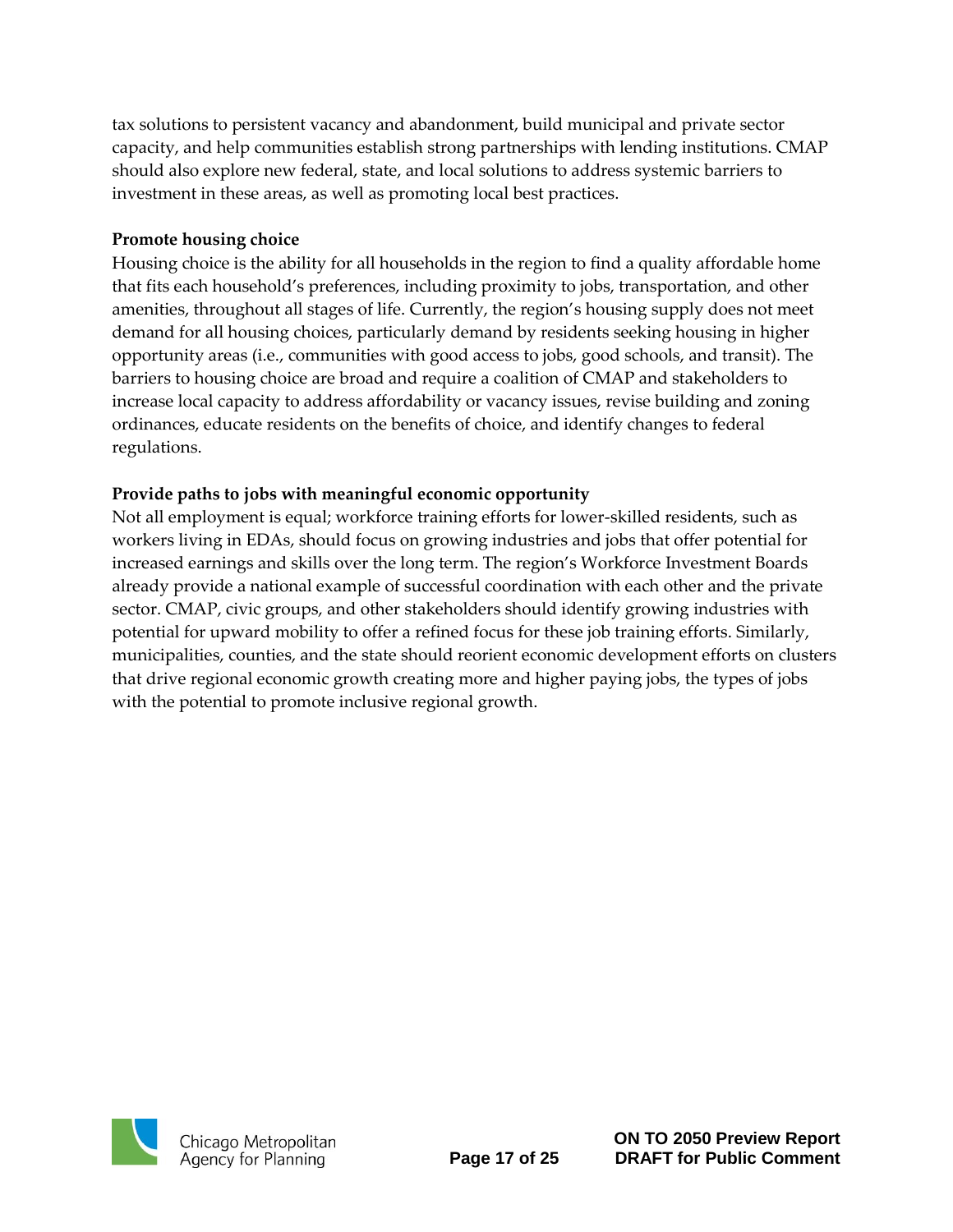# <span id="page-19-0"></span>**Prioritized Investment**

*Achieving regional goals in an era of limited resources requires prioritization of investments across sectors, including infrastructure, land use, and our economy.*

Limited public resources require the public sector to carefully prioritize investments in infrastructure, services, new development, technical and funding assistance, and other areas. Transportation funding from the federal and state government has been stagnant or diminishing while costs have continued to rise, and this trend shows little sign of reversing. While this is one of the key challenges facing the region, there are a variety of funding solutions that regional and local partners can move forward to ensure the high quality of our transportation system. We can also maximize the potential of limited resources by prioritizing investment decisions based on the benefits they bring to the metropolitan area.



**Federal and state transportation revenue to northeastern Illinois compared to inflation and operating costs, estimates for selected sources, percent change since 2007**

Source: Chicago Metropolitan Agency for Planning analysis of Illinois Department of Transportation data, Illinois Office of the Comptroller data, Regional Transportation Authority data, and data derived from state/regional resources tables. Note: 2009 federal transportation revenue excludes revenue from the American Recovery and Reinvestment Act. Transportation operating costs include those incurred by Illinois Department of Transportation's District One, Illinois Tollway, Regional Transportation Authority, and all transit service boards.

In addition, there are opportunities to take advantage of emerging transportation, communication, and data processing technology to improve the operation of the region's transportation and infrastructure networks. Each of these technologies also has the potential for far-reaching land use and economic impacts, both positive and negative. Infrastructure investments that simultaneously solve multiple problems will be particularly valuable. For example, a transportation improvement that simultaneously reduces congestion, increases

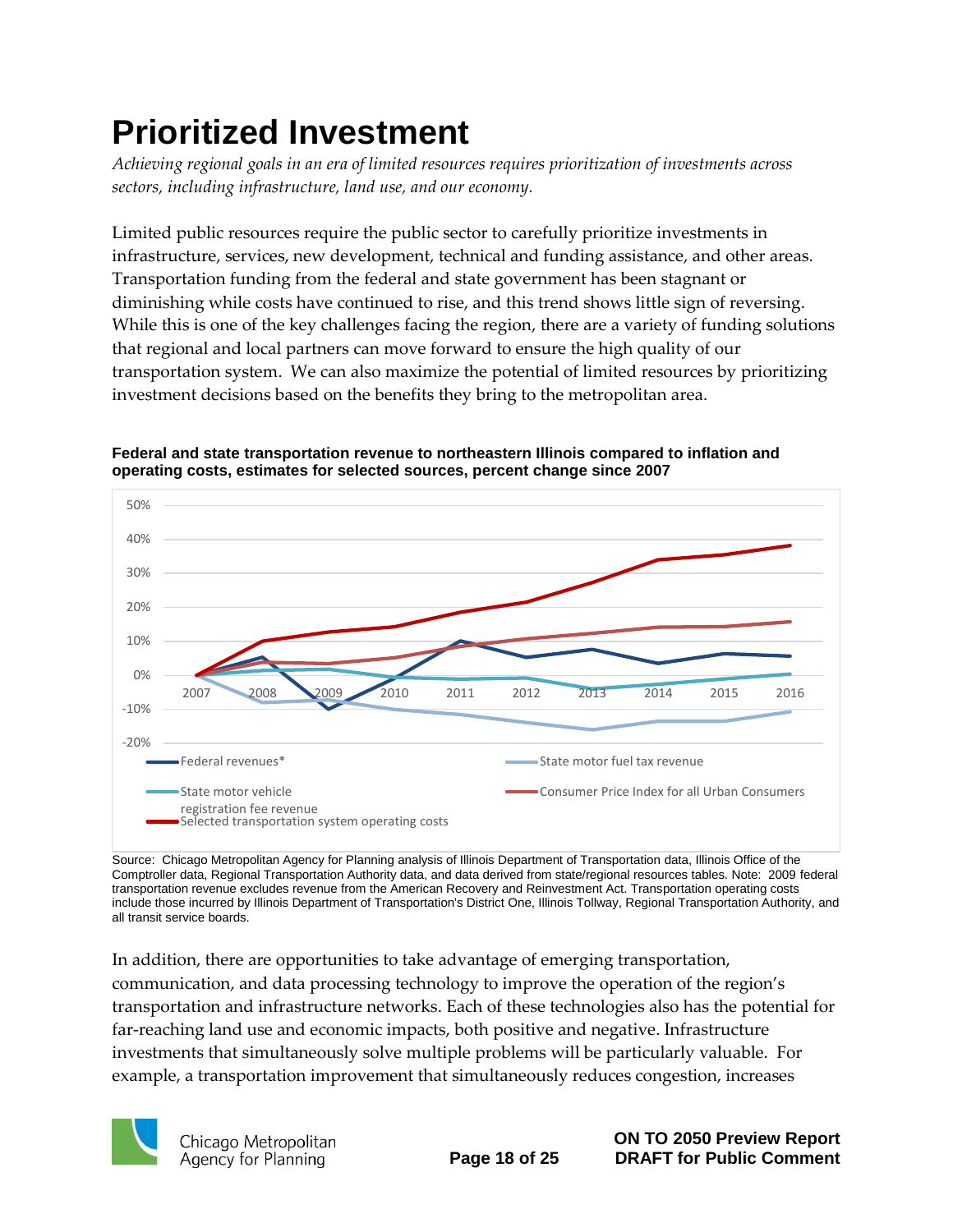bicycle and pedestrian access, improves public health, and supports local economic development achieves multiple goals. Similarly, a stormwater solution that both provides recreational opportunities, improves water quality, and reduces flooding is particularly important. Other examples abound and will be highlighted throughout ON TO 2050.

While CMAP has a particular responsibility concerning transportation funding, using all public resources effectively is crucial given current constraints. In fact, coordinating investment across topical areas — for example, linking transportation investment with housing investment, and using public investment to spur beneficial private investment — is especially valuable and is necessary to achieve regional goals. For example, well-connected and frequent suburban transit requires supportive land use change to increase density, particularly employment, in areas where more transit is desired. Such coordination is explored further in the recommendations offered below.

### **Increase transportation revenues at all levels**

The federal, state, and local governments currently provide substantial funding to support the region's transportation system, but this revenue is insufficient to move the system to a state of good repair or make significant enhancements. Certain revenues, such as those collected through the state motor fuel tax, are forecasted to decline through 2050 as vehicle travel levels off and fuel economy rises. Failure to increase the flat MFT has limited this source over time, as revenues fall behind cost increases. CMAP projects a \$30-45 billion shortfall of revenue by 2050 simply to maintain, operate, and administer the transportation system in the less than optimal condition it is in today; the available funding will not allow for reaching a state of good repair, or additional improvements, enhancements, or expansions to the system. While the region's transportation providers have embraced efficiencies of many types and delayed critical projects for some time, the region's transportation funding resources are increasingly inadequate.

Regional transportation, civic, and private sector stakeholders must take action to secure sustainable transportation funding that will support economic competitiveness and a high quality of life. The plan will call for both state and regional revenue sources. At the state level, ON TO 2050 will echo GO TO 2040's call to raise and index the state motor fuel tax to inflation in the short term and will also recommend instituting a vehicle miles traveled fee over the long term. The plan will also strongly advocate for a sustainable regional funding source that can further augment state and federal sources. Finally, the plan will also advocate for expanding the sales tax base, instituting a federal cost of freight service fee, and increasing parking pricing. CMAP and transportation agencies should strongly encourage the state and federal governments to implement these revenue streams following the adoption of ON TO 2050.

Even if these new sources are extensively adopted, most revenues will need to be used simply to operate and maintain our current system. As such, ON TO 2050 will continue to allocate revenues with an emphasis on the existing system. The proposed Financial Plan expenditure categories will include first operating and maintaining the existing system in its current



**ON TO 2050 Preview Report Page 19 of 25 DRAFT for Public Comment**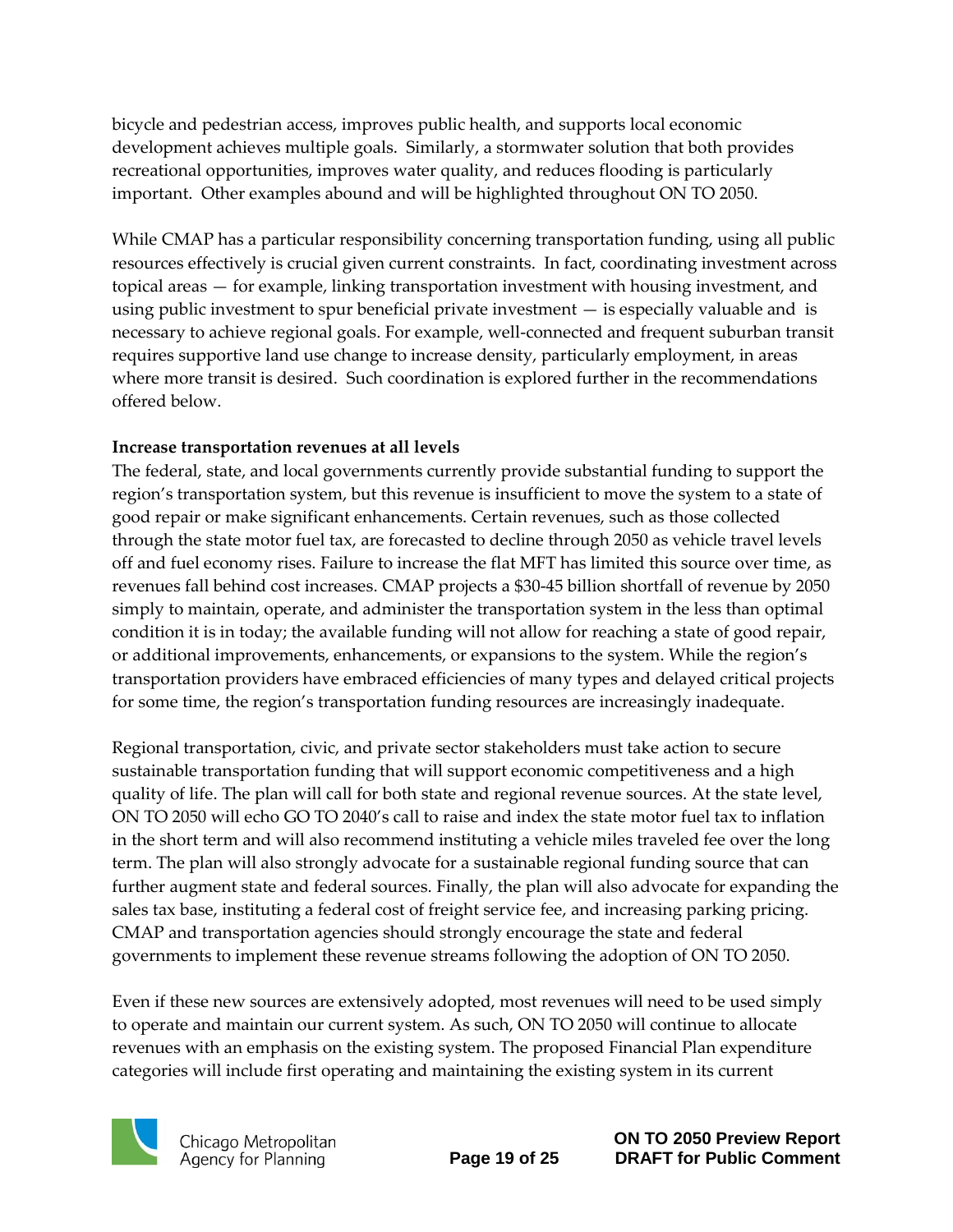condition, then pursuing state of good repair, then implementing modernization efforts to gain efficiencies and improve traveler experience. As with GO TO 2040, ON TO 2050 will identify a very small number of expansion projects, weighing these projects against increasingly limited funding resources. CMAP will emphasize projects across pedestrian, bicycle, transit, and auto modes, as well as projects that provide a broad range of transportation, land use, economic, and environmental benefits. Prioritized investment in a small set of projects — to ensure that every dollar is used as effectively as possible — remains a top priority.

### **Prioritize regionally significant projects**

As the region's long-range transportation plan, ON TO 2050 has an explicit responsibility to evaluate, prioritize, and generate a fiscally constrained program of major transportation investments. These regionally significant projects must create as much regional benefit as possible within the funding constraints that exist. Defining regional benefit is clearly an important matter, and ON TO 2050 will use quantitative criteria to evaluate project benefits. These criteria include:

|                                      | <b>All Road Projects</b>                                                                                                                                                | <b>Expressway Projects</b>                                                                                                                                                                                                                                                               | <b>Transit Projects</b>                                                                                                                                                                          |
|--------------------------------------|-------------------------------------------------------------------------------------------------------------------------------------------------------------------------|------------------------------------------------------------------------------------------------------------------------------------------------------------------------------------------------------------------------------------------------------------------------------------------|--------------------------------------------------------------------------------------------------------------------------------------------------------------------------------------------------|
| <b>Addressing Existing Needs</b>     |                                                                                                                                                                         |                                                                                                                                                                                                                                                                                          |                                                                                                                                                                                                  |
|                                      | Congestion<br>Reliability<br>Safety                                                                                                                                     | Pavement & Bridge Condition Pavement & Bridge Condition<br>Congestion<br>Reliability<br>Safety                                                                                                                                                                                           | <b>Asset Condition</b><br>Capacity constraint<br>Reliability<br>ADA deficiency                                                                                                                   |
| <b>Achieving Regional Priorities</b> |                                                                                                                                                                         |                                                                                                                                                                                                                                                                                          |                                                                                                                                                                                                  |
|                                      | Degree to which project<br>serves economically<br>disconnected areas<br>Infill supportiveness<br>Economic impact<br><b>Freight benefits</b><br>Natural resources impact | Degree to which project serves<br>economically disconnected<br>areas<br>Infill supportiveness<br>Economic impact<br><b>Freight benefits</b><br><b>GHG</b> emissions<br><b>Emissions near economically</b><br>disconnected areas<br>Natural resources impact<br>Change in jobs accessible | Degree to which project serves<br>economically disconnected<br>areas<br>Infill supportiveness<br>Economic impact<br><b>Freight benefits</b><br><b>GHG</b> emissions<br>Change in jobs accessible |
| <b>Improving Travel</b>              |                                                                                                                                                                         |                                                                                                                                                                                                                                                                                          |                                                                                                                                                                                                  |
|                                      |                                                                                                                                                                         | Congestion reduction for trucks<br>and autos<br>Commute time by auto<br>Potential negative impact on<br>transit ridership                                                                                                                                                                | Commute time by transit<br>Increase in ridership                                                                                                                                                 |

### **Regionally significant project evaluation criteria**

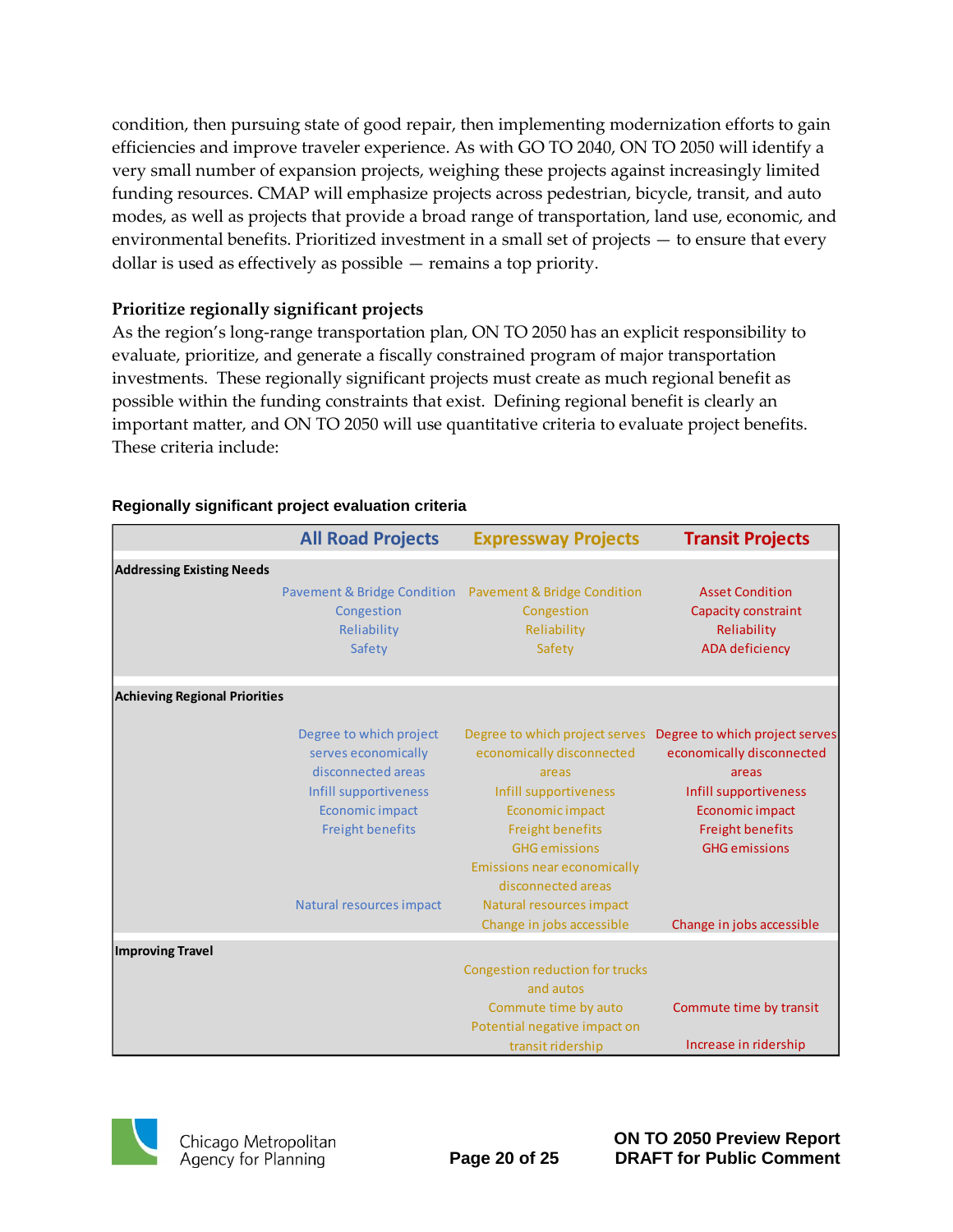This process of project evaluation will be similar to what was conducted for GO TO 2040, but there are some differences. First, a broader range of projects, including major arterial expansions, Arterial Rapid Transit (ART) and Bus Rapid Transit (BRT) services, are now considered regionally significant projects, while GO TO 2040 only considered expressway expansions and rail improvements. Second, the fiscal situation for transportation since the adoption of GO TO 2040 has worsened, primarily because the federal government, region, and state have made no progress toward the new revenue sources recommended in GO TO 2040. It is expected, therefore, that ON TO 2050 will have even tighter fiscal limitation than GO TO 2040 despite the expanded universe of projects.

### **Strengthen the performance basis for other transportation programming decisions**

Use of performance measures is important for all transportation decisions, not just those affecting large, regionally significant projects. CMAP has historically used performance measures related to congestion reduction, air quality, and others to evaluate projects for inclusion in the Congestion Mitigation and Air Quality (CMAQ) program and Transportation Alternatives Program (TAP).

Furthermore, the federal transportation program has changed dramatically in recent years to emphasize tracking performance and now requires MPOs and states to set targets for traffic safety, pavement and bridge condition, travel time reliability, congestion, and transit asset condition. As a result, efforts are already underway, and the plan will continue to recommend increased use of performance measures for other programs, like the Surface Transportation Program (STP) and funds programmed by the Illinois Department of Transportation, among other agencies. The plan will also place new emphasis on strategies to improve performance on these measures as well as link investment to those outcomes.

Finally, ON TO 2050 will explore using additional criteria that measure co-benefits and relate to other regional goals, like health, infill and reinvestment, and the ability of all people to participate in the regional economy. The plan will also recommend that municipalities develop asset management systems to fully implement performance-driven investment and make the best use of the region's limited resources.

### **Plan for the transportation and land use impacts of emerging technologies**

Emerging communications, data processing, and transportation technologies have great potential to change the way that we live, work, and move around the region. Residents today can already use technology to route and complete a multimodal trip, reducing dependence on automobiles and fostering walkable places. Retail shopping is increasingly occurring online, leading to new industrial development and more truck travel. New sensors and data processing are allowing transportation providers to quickly inform and reroute travelers. There is growing potential for connected and autonomous vehicles, which offer possible mobility benefits as well as negative land use change as residents are able to live further from job opportunities and amenities.



**ON TO 2050 Preview Report Page 21 of 25 DRAFT for Public Comment**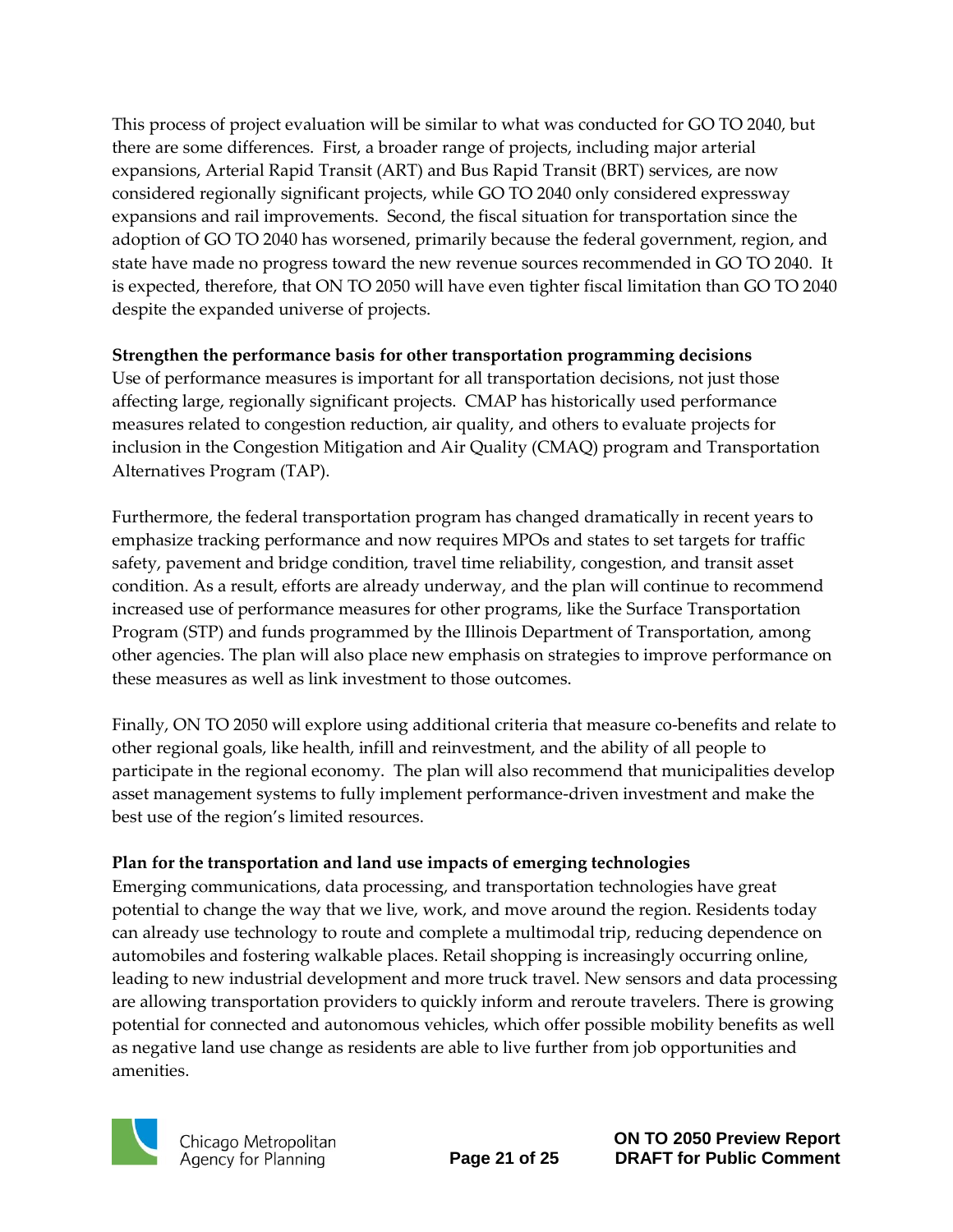Technology will continue to change the shape of the region; we must continue to plan for the comprehensive impacts of these technologies. For example, communities may need additional strategies to protect vulnerable road users, like bikes and pedestrians, if on-demand delivery continues to place more trucks on the road or if autonomous vehicles proliferate. Transit may need to focus on core routes or develop innovative solutions to serve low-density areas if private ridesourcing continues to grow. To prepare, CMAP and other stakeholders should continue to evaluate emerging technologies, establish principles and best practices to ensure that implementation supports regional goals, and assist municipalities in planning for change.

### **Focus infill, capital, and assistance in priority areas**

Prioritized investment extends beyond infrastructure to the types of communities we build and the programs and policies that we pursue. Development within existing communities takes advantage of existing infrastructure and provides significant regional benefits in terms of transportation, environmental, and fiscal outcomes. However, infill on vacant and previously developed land often faces substantial challenges such as difficulty in assembling parcels, dealing with multiple jurisdictions, remediating previously used land, site preparation, and coordinating with existing neighbors. ON TO 2050 will recommend effective and coordinated investment by the public sector to reduce these barriers, increasing the viability of reinvestment.

Reinvestment efforts should coordinate related transportation and land use efforts. For example, pursuing reconstruction of an intermodal truck corridor, while including green infrastructure along the corridor to address localized flooding problems and remediating nearby brownfields, would be more likely to spur successful industrial development than any of these investments in isolation. Similarly, local transit-oriented development (TOD) efforts should coordinate related transit and pedestrian improvements and plan for affordable housing and equitable TOD.

In addition, ON TO 2050 will recommend focusing reinvestment efforts, funding, and technical assistance in priority areas, particularly employment centers, transit-rich areas, downtowns and main streets, and disinvested areas. Identification of priority areas will, to the extent practical, build on local plans and goals, and help focus limited development, planning, and infrastructure funding resources. CMAP will develop a definition of these areas in concert with stakeholders and local governments, as well as encourage allocation of resources from housing, community investment, workforce training, and other entities to priority areas.

### **Consider short- and long-term goals for development at the edge of the region**

Recognizing the central importance of local governments to our region's future, ON TO 2050 will have a particular focus on increasing municipal capacity, making fiscally sound development decisions, and investing in infrastructure to support that development. Development on agricultural, natural, and other open lands at the fringes of the region can be important to achieving community goals, but may also result in decreased market viability for agricultural uses, consumption and degradation of natural assets, and increased costs



**ON TO 2050 Preview Report Page 22 of 25 DRAFT for Public Comment**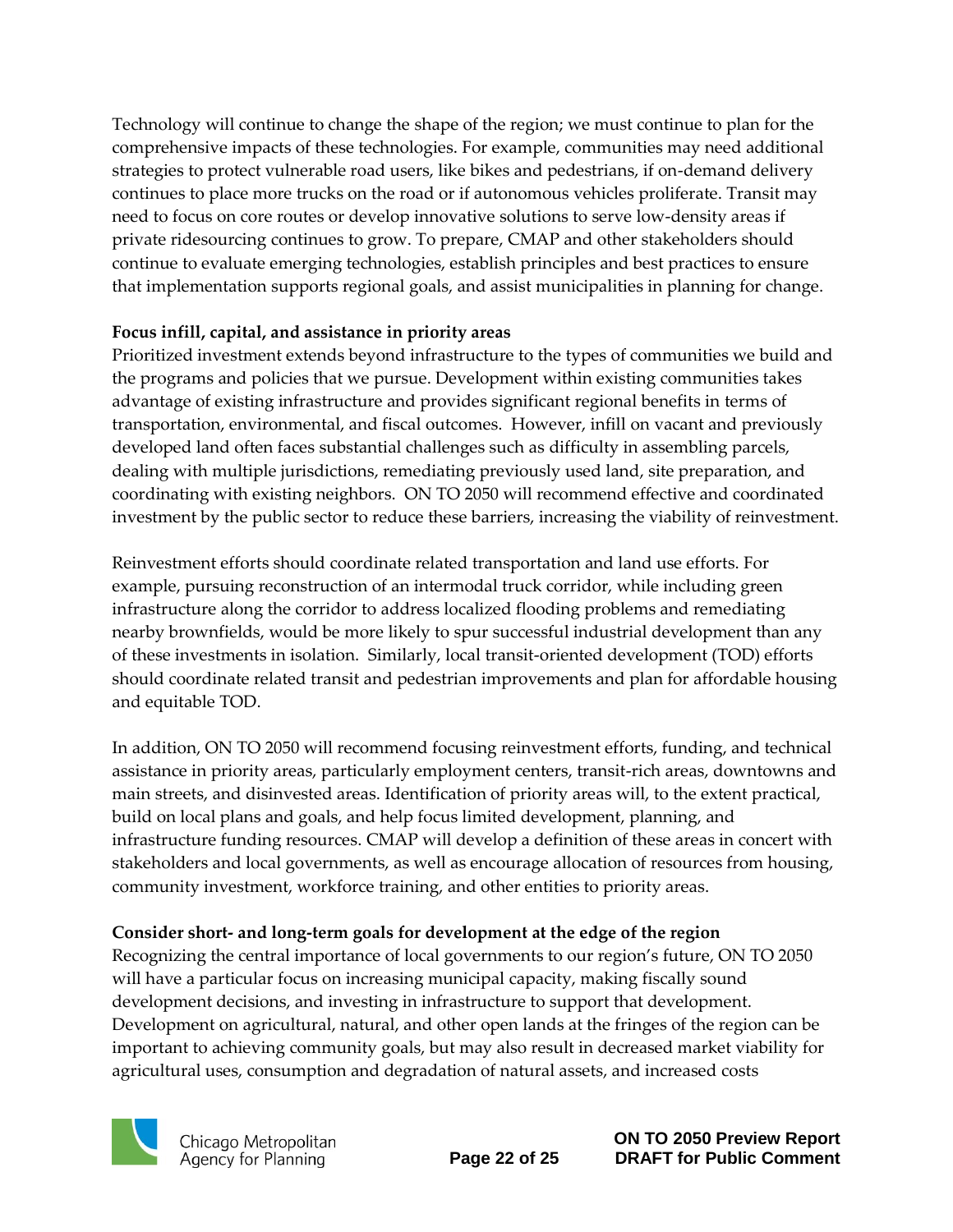associated with constructing and maintaining new infrastructure and services. As a complement to ON TO 2050's continued emphasis on reinvestment in infill areas, ON TO 2050 will recommend that municipalities consider both the short- and long-term fiscal impacts of development and infrastructure expansion at the edge of the region's developed area. LTA may target planning assistance toward rural locations with high potential for growth to help communities strategically plan for conservation or sensitive development in these locations. The plan will also promote the use of conservation design, water supply coordination, and other environmentally sensitive practices when development occurs in such locations, as well as the conservation of high quality natural areas across the region.

Much of the region's infrastructure is owned and maintained by its local governments. The plan will promote asset management by local governments to ensure sound management of infrastructure over its lifecycle, widespread use of capital improvement plans (CIPs), incorporation of mid- and long-term infrastructure costs into development decisions, and similar actions, all seeking to help municipalities make investments that meet both short- and long-term goals.

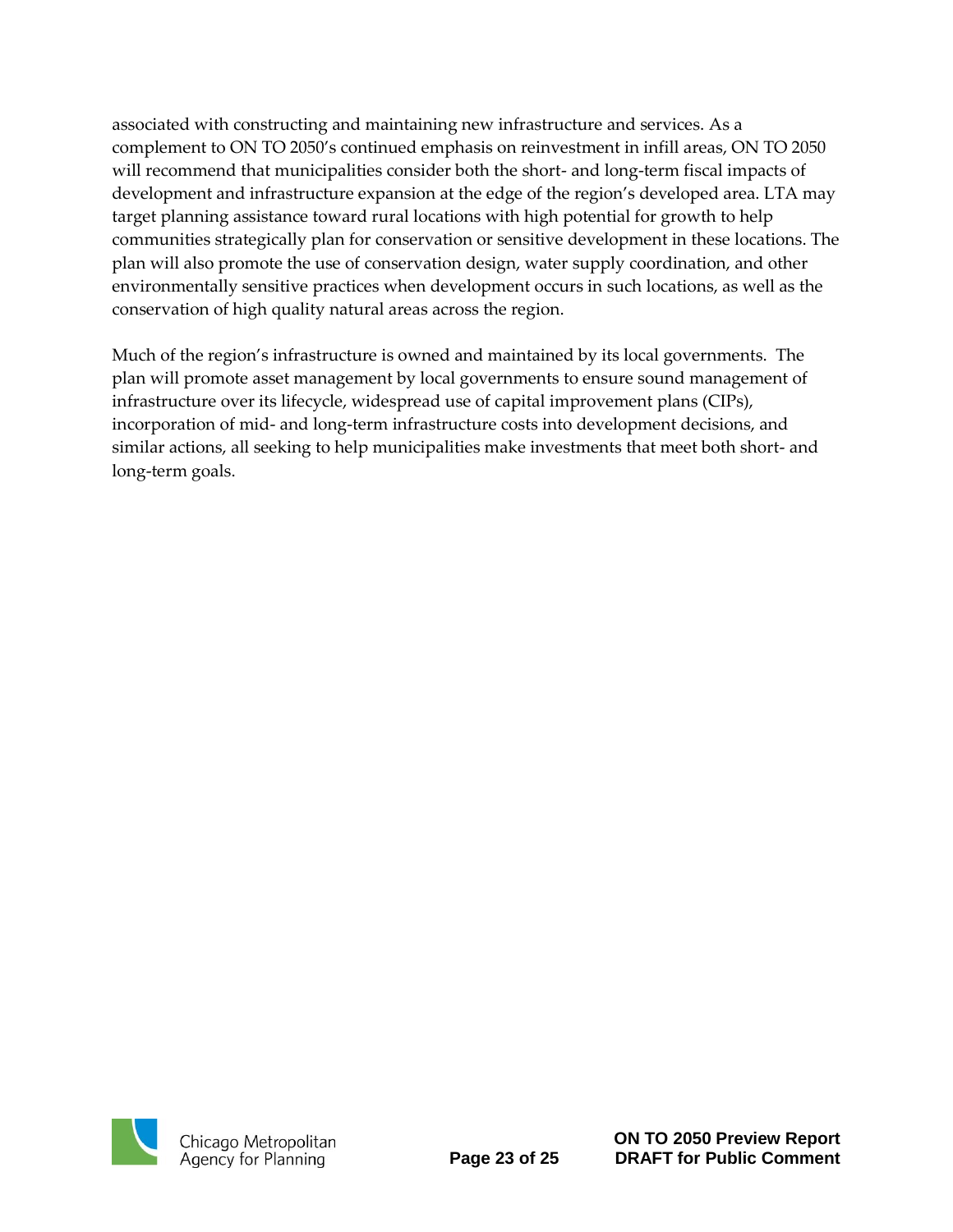# <span id="page-25-0"></span>**Moving Forward with ON TO 2050**

The region must take critical steps to renew growth and promote vitality through 2050. While current funding, socioeconomic, and development trends offer significant challenges, the region has many paths forward to achieve economic vitality and a high quality of life. Our strong transportation network, economic diversity, well trained workforce, and vibrant communities offer a solid foundation on which to build. ON TO 2050 will focus on principles of resilience, inclusive growth, and prioritized investment to offer strategies to move the region forward.

The ON TO 2050 plan will primarily be presented on the web, with a companion print piece. The online format will enable innovative approaches to illustrating the intersections between the plan's comprehensive recommendations, providing detailed implementation guidance to key partners and improving the plan's accessibility. The web presentation will use mapping of key policy areas, along with locally relevant recommendations, to aid communities in implementing key plan directions. This approach will help CMAP to better focus technical assistance and communities to understand how major recommendations might interact at the local level as well as identify and learn from peers who face similar challenges or opportunities.

CMAP has developed a substantive bank of research and analysis, public outreach, and stakeholder input to cultivate the findings and recommendations within this document. Strategy development will conclude in fall 2017, and this report represents the initial effort to synthesize the most critical directions from work to date. Following completion of the Alternative Futures engagement process in late summer 2017, CMAP will process the feedback received and calibrate plan recommendations accordingly. In addition, CMAP will continue to engage with stakeholders and the public as strategy development work concludes and the draft plan is developed.

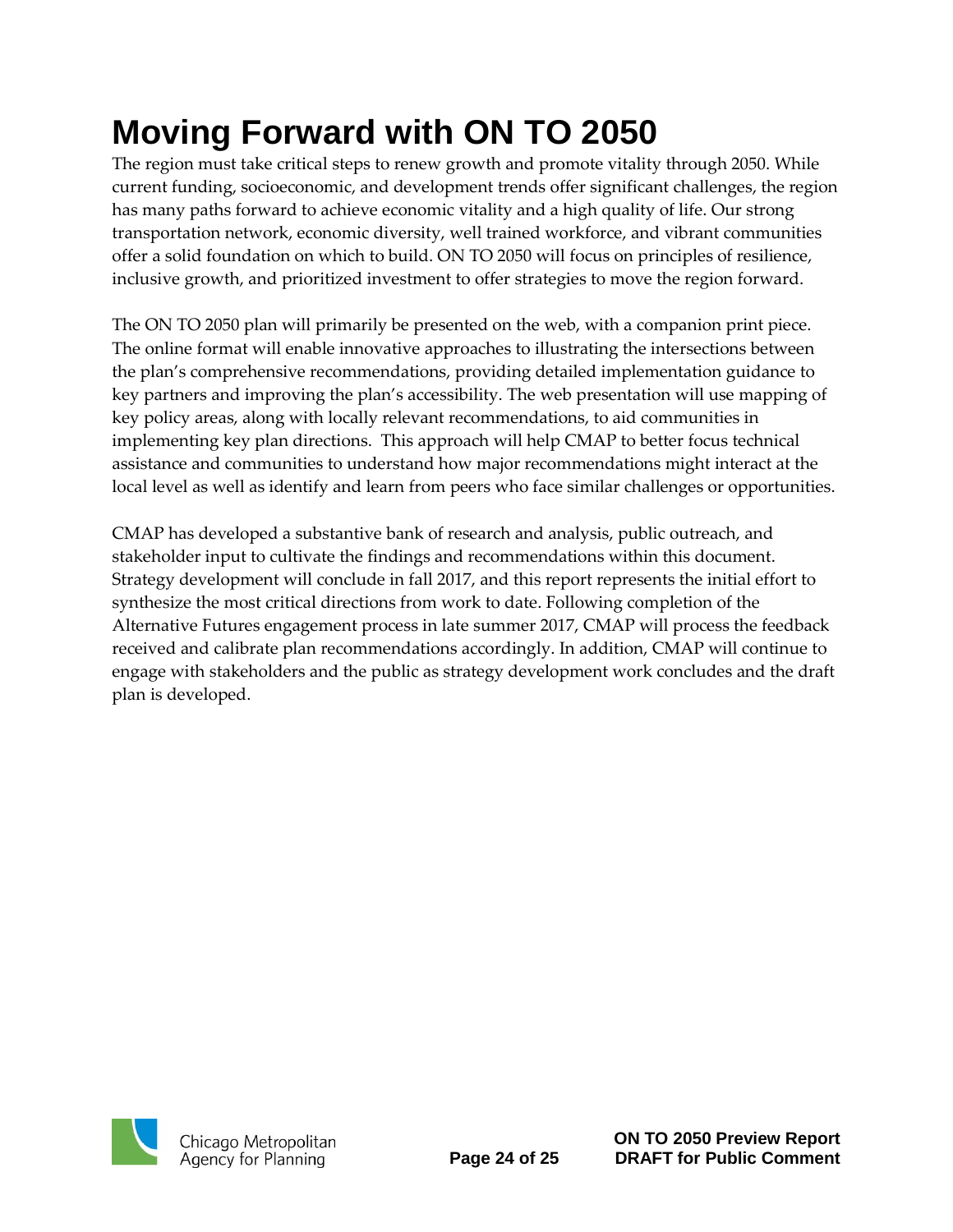### **Strategy Papers**

*Climate Resilience Emerging Transportation Technology Energy Highway Operations Housing Supply and Affordability Inclusive Growth Integrating Green Infrastructure Lands in Transition* Municipal Capacity Public Health *Reinvestment and Infill*  Stormwater and Flooding *Tax Policies and Land Use Trends Transportation System Funding Concepts Water*

### **Snapshots**

*Demographic Shifts The Freight System Infill and Transit Oriented Development Regional Economy and Clusters* Natural Resources The Transit Network *Travel Trends*

### **Additional Research Topics**

Asset Management *Local Food Highway System Performance Non-motorized Transportation* Placemaking Regional Economy Traffic Safety Transit Modernization

*Items in italics are complete or in the final draft stage.*